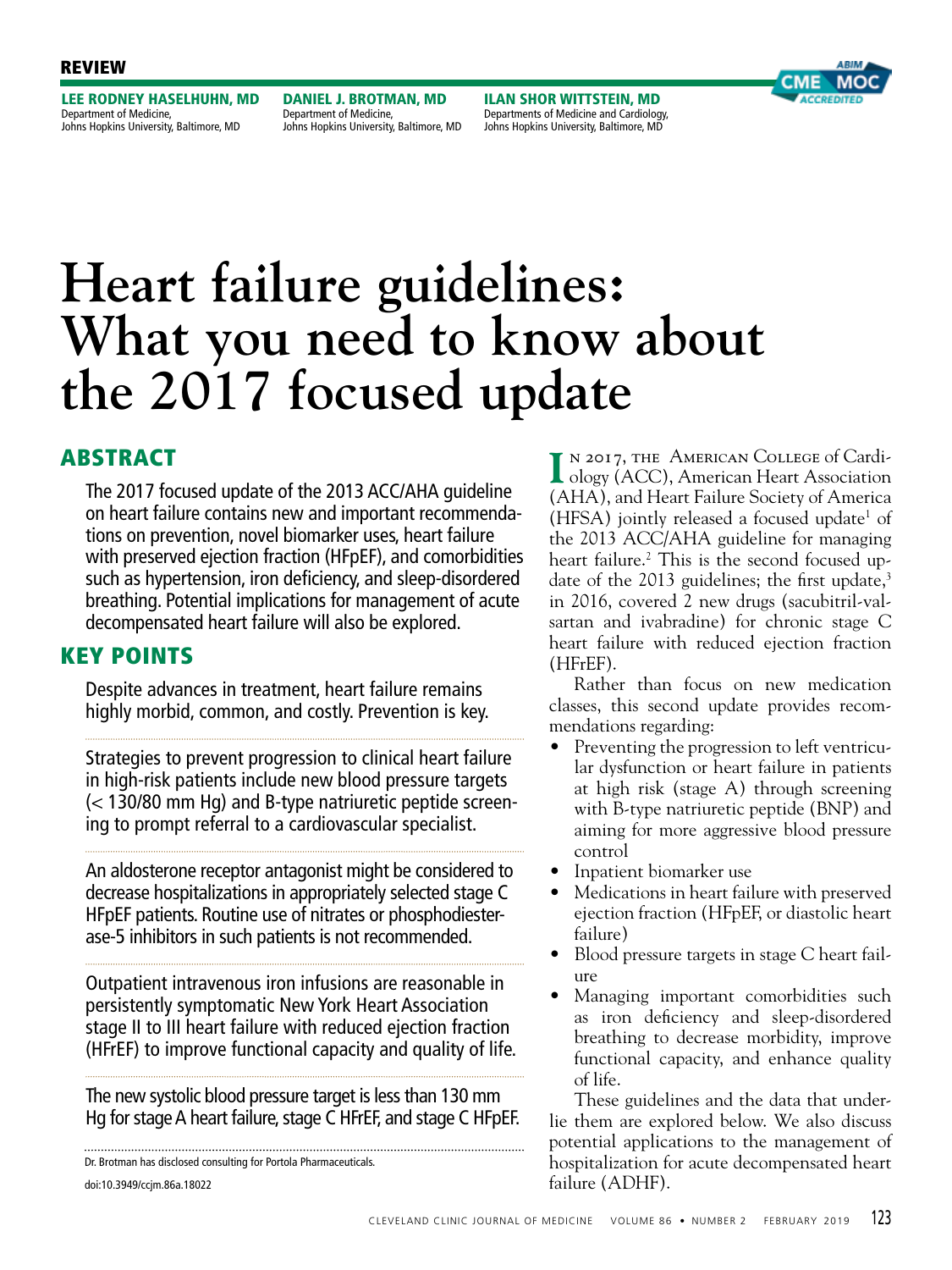## Heart failure stages and functional classes

## NYHA class I

No physical limitations

#### Stage A

Patients at risk for heart failure No structural disease

NYHA class II Slight limitation of physical activity

Stage B Structural disease No heart failure symptoms NYHA class III Marked limitation of physical activity

Stage C Structural disease Heart failure symptoms NYHA class IV Symptoms at rest

Stage D End-stage disease

NYHA = New York Heart Association

Reprinted from Okwuosa IS, Princewill O, Nwabueze C, et al. The ABCs of managing systolic heart failure: past, present, and future. Cleve Clin J Med 2016; 83(10):753–765. doi:10.3949/ccjm.83a.16006

## **■ COMMON, COSTLY, AND DEBILITATING**

Heart failure—defined by the ACC/AHA as the complex clinical syndrome that results from any structural or functional impairment of ventricular filling or ejection of blood—remains one of the most common, costly, and debilitating diseases in the United States.<sup>2</sup> Based on National Health and Nutrition Examination Survey data from 2011 to 2014, an estimated 6.5 million US adults have it, with projections of more than 8 million by 2030.4,5 More than 960,000 new cases are thought to occur annually, with a lifetime risk of developing it of roughly 20% to 45%.6

STOP-HF: At 4 years, LV dysfunction in 9.7% of controls vs 5.9% of the BNP-screened group

Despite ever-growing familiarity and some significant strides in management, the death rate in this syndrome is substantial. After admissions for heart failure (which number 1 million per year), the mortality rate is roughly 10% at 1 year and 40% at 5 years.<sup>6</sup> Also staggering are the associated costs, with \$30.7 billion attributed to heart failure in 2012 and a projected \$69.7 billion annually by 2030.<sup>5</sup> Thus, we must direct efforts not only to treatment, but also to prevention.

Preventive efforts would target patients with ACC/AHA stage A heart failure—those at high risk for developing but currently without evidence of structural heart disease or heart failure symptoms (**Table 1**).7 This group may represent up to one-third of the US adult population, or 75 million people, when including the well-recognized risk factors of coronary artery disease, hypertension, diabetes mellitus, and chronic kidney disease in those without left ventricular dysfunction or heart failure.<sup>8</sup>

## **BIOMARKERS FOR PREVENTION**

Past ACC/AHA heart failure guidelines<sup>2</sup> have included recommendations on the use of biomarkers to aid in diagnosis and prognosis and, to a lesser degree, to guide treatment of heart failure. Largely based on 2 trials (see below), the 2017 guidelines go further, issuing a recommendation on the use of natriuretic peptide biomarkers in a screening strategy to prompt early intervention and prevent the progression to clinical heart failure in highrisk patients (stage A heart failure).

## **The PONTIAC trial**

The NT-proBNP Selected Prevention of Cardiac Events in a Population of Diabetic Patients Without a History of Cardiac Disease (PONTIAC) trial<sup>9</sup> randomized 300 outpatients with type 2 diabetes mellitus and an elevated N-terminal proBNP (NT-proBNP) level (> 125 pg/mL) to standard medical care vs standard care plus intensive up-titration of renin-angiotensin system antagonists and beta-blockers in a cardiac clinic over 2 years.

Earlier studies<sup>10</sup> had shown NT-proBNP levels to have predictive value for cardiac events in diabetic patients, while the neurohormonal treatments were thought to have an established record of preventing primary and secondary cardiovascular events. In PON-TIAC, a significant reduction was seen in the primary end point of hospitalization or death due to cardiac disease (hazard ratio [HR] 0.351,  $P = .044$ ), as well as in the secondary end point of hospitalization due to heart failure  $(P < .05)$ , in the aggressive-intervention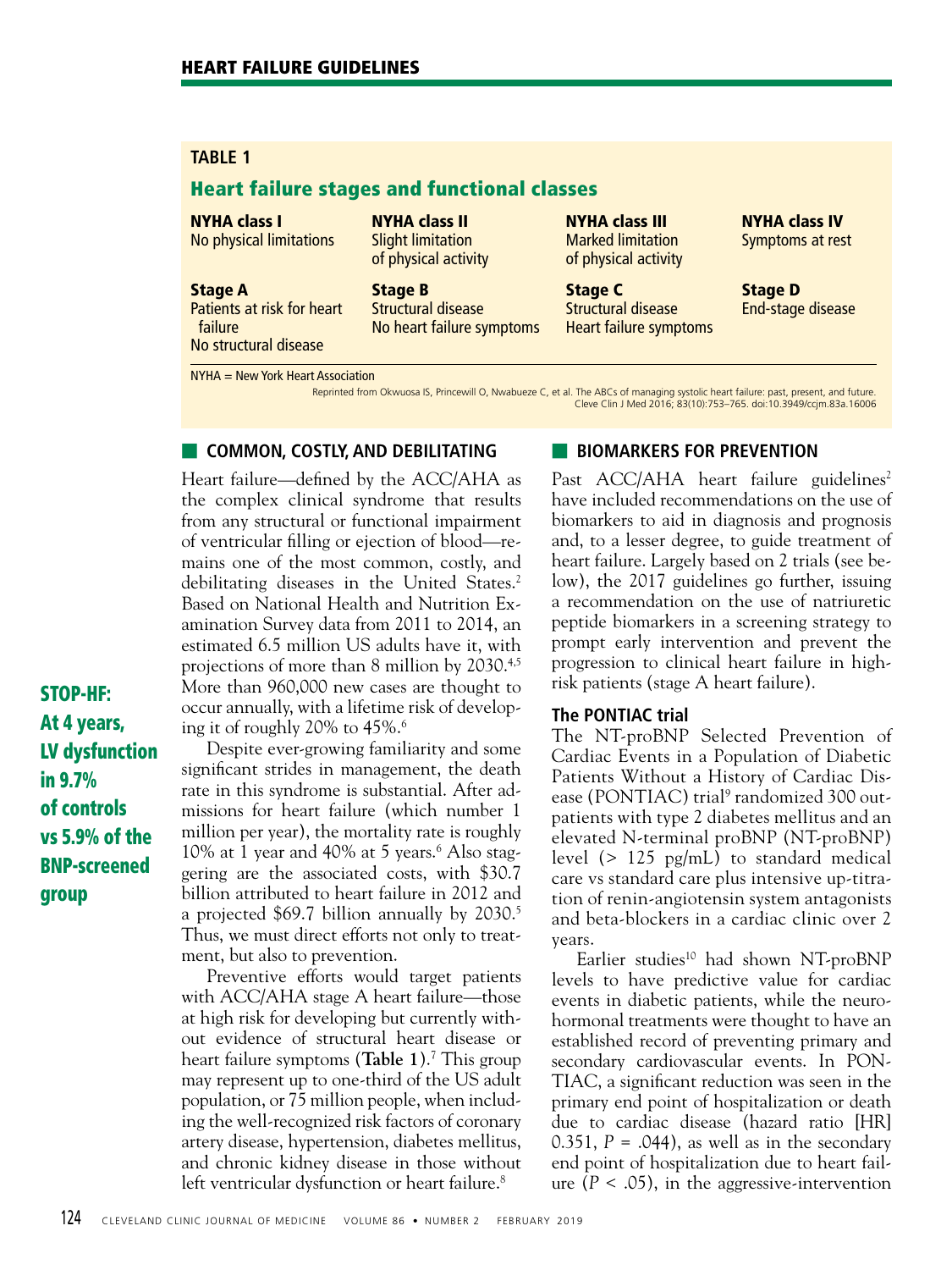group. These results laid the foundation for the larger St. Vincent's Screening to Prevent Heart Failure (STOP-HF) trial.<sup>11</sup>

## **The STOP-HF trial**

The STOP-HF trial randomized 1,235 outpatients who were at high risk but without left ventricular dysfunction or heart failure symptoms (stage A) to annual screening alone vs annual screening plus BNP testing, in which a BNP level higher than 50 pg/mL triggered echocardiography and evaluation by a cardiologist who would then assist with medica $tions.<sup>11</sup>$ 

Eligible patients were over age 40 and had 1 or more of the following risk factors:

- Diabetes mellitus
- Hypertension
- Hypercholesterolemia
- Obesity (body mass index  $>$  30 kg/m<sup>2</sup>)
- Vascular disease (coronary, cerebral, or peripheral arterial disease)
- Arrhythmia requiring treatment
- Moderate to severe valvular disease.

After a mean follow-up of 4.3 years, the primary end point, ie, asymptomatic left ventricular dysfunction with or without newly diagnosed heart failure, was found in 9.7% of the control group and in only 5.9% of the intervention group with BNP screening, a 42% relative risk reduction  $(P = .013)$ .

Similarly, the incidence of secondary end points of emergency hospitalization for a cardiovascular event (arrhythmia, transient ischemic attack, stroke, myocardial infarction, peripheral or pulmonary thrombosis or embolization, or heart failure) was also lower at 45.2 vs 24.4 per 1,000 patient-years, a 46% relative risk reduction.

An important difference in medications between the 2 groups was an increase in subsequently prescribed renin-angiotensin-aldosterone system therapy, mainly consisting of angiotensin II receptor blockers (ARBs), in those with elevated BNP in the intervention group. Notably, blood pressure was about the same in the 2 groups. $11$ 

Although these findings are encouraging, larger studies are needed, as the lack of blinding, low event rates, and small absolute risk reduction make the results difficult to generalize.

## **TABLE 2**

# Recommendations for measuring biomarkers in heart failure

| <b>Patient group</b>                                                                                                                                                                                                                                 |            |
|------------------------------------------------------------------------------------------------------------------------------------------------------------------------------------------------------------------------------------------------------|------------|
| At risk of heart failure<br><b>BNP or NT-proBNP for prevention</b>                                                                                                                                                                                   | lla        |
| <b>Ambulatory with new-onset dyspnea</b><br><b>BNP or NT-proBNP for diagnosis</b>                                                                                                                                                                    |            |
| <b>With NYHA class II-IV symptoms</b><br><b>BNP or NT-proBNP for prognosis</b><br>Other biomarkers of myocardial injury or fibrosis <sup>b</sup> for prognosis IIb                                                                                   |            |
| With acute dyspnea in the emergency department<br><b>BNP or NT-proBNP for diagnosis</b><br>BNP or NT-proBNP, and cardiac troponin for prognosis                                                                                                      |            |
| <b>Hospitalized for acute decompensated heart failure</b><br>BNP or NT-proBNP, and cardiac troponin for prognosis<br>BNP or NT-proBNP before discharge for prognosis<br>Other biomarkers of myocardial injury or fibrosis <sup>b</sup> for prognosis | lla<br>IIb |

<sup>a</sup> Class of recommendation (I strong, IIa moderate, IIb weak).

**b** For example, soluble ST2 receptor, galectin-3, and high-sensitivity troponin.

 $BNP = B$ -type natriuretic peptide; NT-proBNP = N-terminal pro-B-type natriuretic peptide; NYHA = New York Heart Association

Information from reference 1.

## **New or modified recommendations for screening**

The 2017 update<sup>1</sup> provided a class IIa (moderate) recommendation for natriuretic peptide biomarker-based screening with subsequent guideline-based treatment directed by a cardiovascular specialist in patients at high risk of heart failure but without structural heart disease or heart failure symptoms (stage A) (**Table 2**).

Employing this novel prevention strategy in the extremely large number of patients with stage A heart failure, thought to be up to onethird of the US adult population, may serve as a way to best direct and utilize limited medical resources.8

## ■ **BIOMARKERS FOR PROGNOSIS OR ADDED RISK STRATIFICATION**

The  $2013$  guidelines<sup>2</sup> recognized that a significant body of work had accumulated showing that natriuretic peptide levels can predict out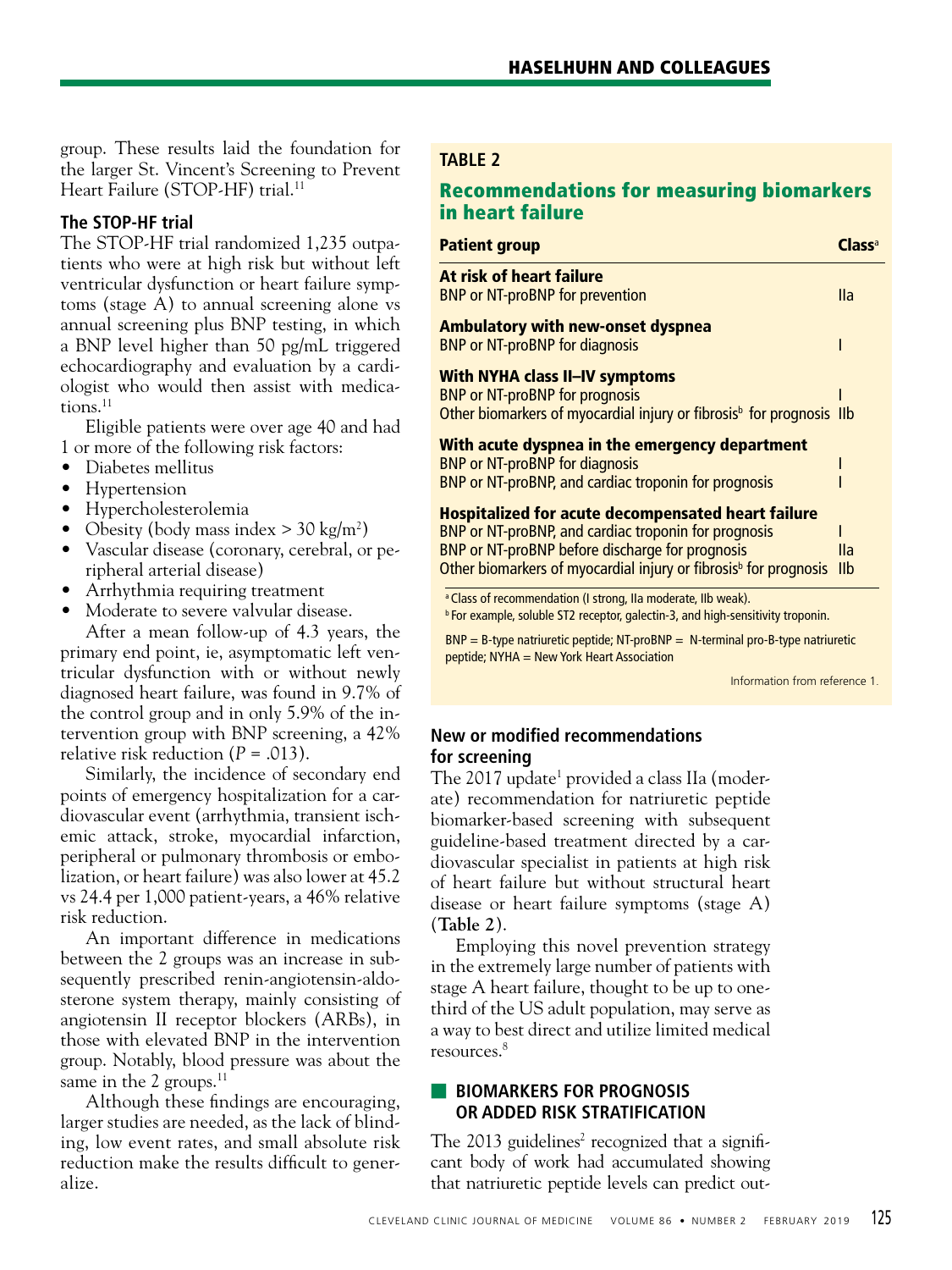comes in both chronic and acute heart failure. Thus, in both conditions, the guidelines contained separate class Ia recommendations to obtain a natriuretic peptide level, troponin level, or both to establish prognosis or disease severity.

The 2017 update<sup>1</sup> underscores the importance of timing in measuring natriuretic peptide levels during admission for ADHF, with emphasis on obtaining them at admission and at discharge for acute and postdischarge prognosis. The completely new class IIa recommendation to obtain a predischarge natriuretic peptide level for postdischarge prognosis was based on a number of observational studies, some of which we explore below.

#### **The ELAN-HF meta-analysis**

The European Collaboration on Acute Decompensated Heart Failure (ELAN-HF)12 performed a meta-analysis to develop a discharge prognostication score for ADHF that included both absolute level and percent change in natriuretic peptide levels at the time of discharge.

Using data from 7 prospective cohorts totaling 1,301 patients, the authors found that incorporation of these values into a subsequently validated risk model led to significant improvements in the ability to predict the end points of all-cause mortality and the combined end point of all-cause mortality or first readmission for a cardiovascular reason within 180 days.

#### **The OPTIMIZE-HF retrospective analysis**

Data from the Organized Program to Initiate Lifesaving Treatment in Hospitalized Patients With Heart Failure (OPTIMIZE-HF) were retrospectively analyzed $13$  to determine whether postdischarge outcomes were best predicted by natriuretic peptide levels at admission or discharge or by the relative change in natriuretic peptide level. More than 7,000 patients age 65 or older, in 220 hospitals, were included, and Cox prediction models were compared using clinical variables alone or in combination with the natriuretic peptide levels.

The model that included the discharge natriuretic peptide level was found to be the most predictive, with a c-index of 0.693 for predicting mortality and a c-index of 0.606 for mortality or rehospitalization at 1 year.

## **New or modified recommendations on biomarkers for prognosis**

The 2017 update<sup>1</sup> modified the earlier recommendation to obtain a natriuretic peptide or troponin level or both at admission for ADHF to establish prognosis. This now has a class Ia recommendation, emphasizing that such levels be obtained on admission. In addition, a new class IIa recommendation is made to obtain a predischarge natriuretic peptide level for postdischarge prognosis. The former class Ia recommendation to obtain a natriuretic peptide level in chronic heart failure to establish prognosis or disease severity remains unchanged.

Also worth noting is what the 2017 update does *not* recommend in regard to obtaining biomarker levels. It emphasizes that many patients, particularly those with advanced (stage D) heart failure, have a poor prognosis that is well established with or without biomarker levels. Additionally, there are many cardiac and noncardiac causes of natriuretic peptide elevation; thus, clinical judgment remains paramount.

The 2017 update<sup>1</sup> also cautions against setting targets of percent change in or absolute levels of natriuretic peptide at discharge despite observational and retrospective studies demonstrating better outcomes when levels are reduced, as treating for any specific target has never been studied in a large prospective study. Thus, doing so may result in unintended harm. Rather, clinical judgment and optimization of guideline-directed management and therapy are encouraged (**Table 2**).

## **E PHARMACOLOGIC TREATMENT FOR STAGE C HFpEF**

Although the  $2013$  guidelines<sup>2</sup> contain many class I recommendations for various medications in chronic HFrEF, not a single such recommendation is found for chronic HFpEF. A review by Okwuosa et al<sup>7</sup> covered HFrEF, including the most recent additions on which the 2016 update was based, sacubitril-valsartan and ivabradine. The 2016 update was similarly devoid of recommendations regarding specific medications in HFpEF, leaving only the 2013 class IIb recommendation to consider using an ARB to decrease hospitalizations in HFpEF.

The model that included the discharge natriuretic peptide level was the most predictive of death or rehospitalization at 1 year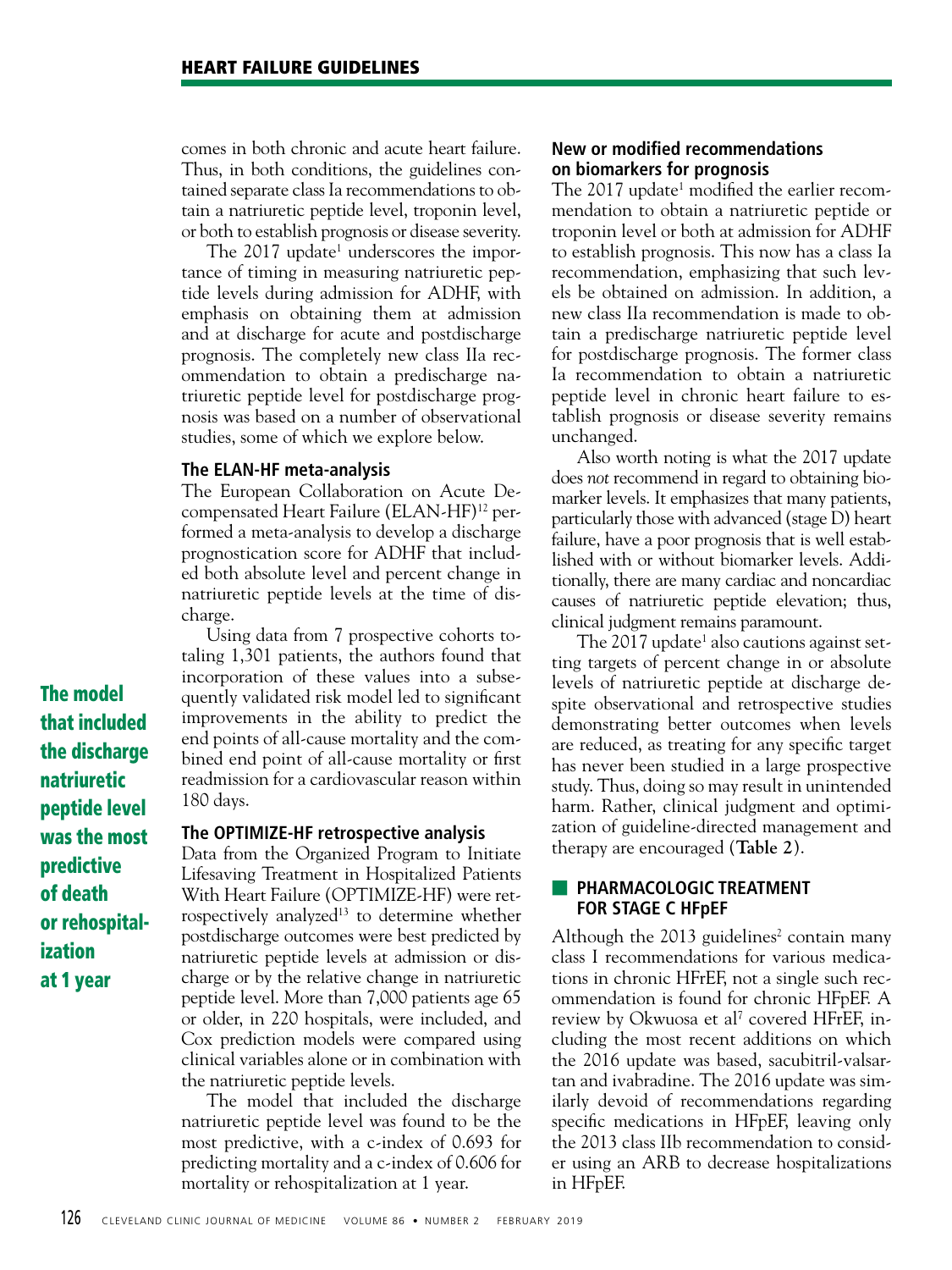Evidence behind this recommendation came from the Candesartan in Heart Failure Assessment of Reduction in Mortality and Morbidity program's randomized controlled trial in 3,025 patients with New York Heart Association (NYHA) class II to IV heart failure and left ventricular ejection fraction over 40%, who were treated with candesartan or placebo.14 Over a median follow-up of 36.6 months, there was no significant difference in the primary composite outcome of cardiovascular death or admission for heart failure, but significantly fewer patients in the candesartan arm were admitted (230 vs 270, *P* = .017). Thus the recommendation.

Although this finding was encouraging, it was clear that no blockbuster drug for HFpEF had been identified. Considering that roughly half of all heart failure patients have preserved ejection fraction, the discovery of such a drug for HFpEF would be met with much excitement.<sup>15</sup> Subsequently, other medication classes have been evaluated in the hope of benefit, allowing the 2017 update to provide specific recommendations for aldosterone antagonists, nitrates, and phosphodiesterase-5 inhibitors in HFpEF.

## **■ ALDOSTERONE ANTAGONISTS FOR HFpEF**

Mineralocorticoid receptor antagonists had previously been shown to significantly reduce morbidity and mortality rates in patients with HFrEF.16 In addition to aldosterone's effects on sodium retention and many other pathophysiologic mechanisms relating to heart failure, this hormone is also known to play a role in promoting myocardial fibrosis.17 Accordingly, some have wondered whether aldosterone antagonists could improve diastolic dysfunction, and perhaps outcomes, in HFpEF.

## **The Aldo-DHF trial**

The Aldosterone Receptor Blockade in Diastolic Heart Failure (Aldo-DHF) trial investigated whether the aldosterone antagonist spironolactone would improve diastolic function or maximal exercise capacity in chronic HFpEF.18 It randomized 422 ambulatory patients with NYHA stage II or III heart failure, preserved left ventricular ejection fraction (≥ 50%), and echocardiographic evidence of diastolic dysfunction to receive spironolactone 25 mg daily or placebo.

Although no significant difference was seen in maximal exercise capacity, follow-up over 1 year nevertheless showed significant improvement in echocardiographic diastolic dysfunction (E/e') and perhaps reverse remodeling (decreased left ventricular mass index). These improvements spurred larger trials powered to detect whether clinical outcomes could also be improved.

## **The TOPCAT trial**

The Treatment of Preserved Cardiac Function Heart Failure With an Aldosterone Antagonist (TOPCAT) trial<sup>19</sup> was a large, multicenter, international, double-blind, placebo-controlled trial that investigated whether spironolactone could improve clinical outcomes in HFpEF. It randomized 3,445 patients with symptomatic heart failure and left ventricular ejection fraction of 45% or more to spironolactone 15 to 45 mg daily or placebo.

The effect on a composite primary outcome of death from cardiovascular cause, aborted cardiac arrest, or hospitalization for heart failure was evaluated over a mean follow-up of 3.3 years, with only a small (HR 0.89), nonclinically significant reduction evident. Those in the spironolactone group did have a significantly lower incidence of hospitalization for heart failure (12.0% vs 14.2%, *P* = .04).

Although the results were disappointing in this essentially negative trial, significant regional variations evident on post hoc analysis prompted further investigation and much controversy since the trial's publication in 2014.

Participants came in roughly equal proportions from the Americas (United States, Canada, Brazil, and Argentina—51%) and from Russia and Georgia (49%), but outcomes between the two groups were markedly different. Concern was first raised when immediate review discovered a 4-fold lower rate of the primary outcome in the placebo groups from Russia and Georgia (8.4%), a rate in fact similar to that in patients without heart failure.19 This led to further exploration that identified other red flags that called into question the data integrity from the non-American sites.<sup>20</sup>

Not only did patients receiving spironolactone in Russia and Georgia not experience the TOPCAT: **Disregarding** suspect data strengthened evidence of spironolactone benefit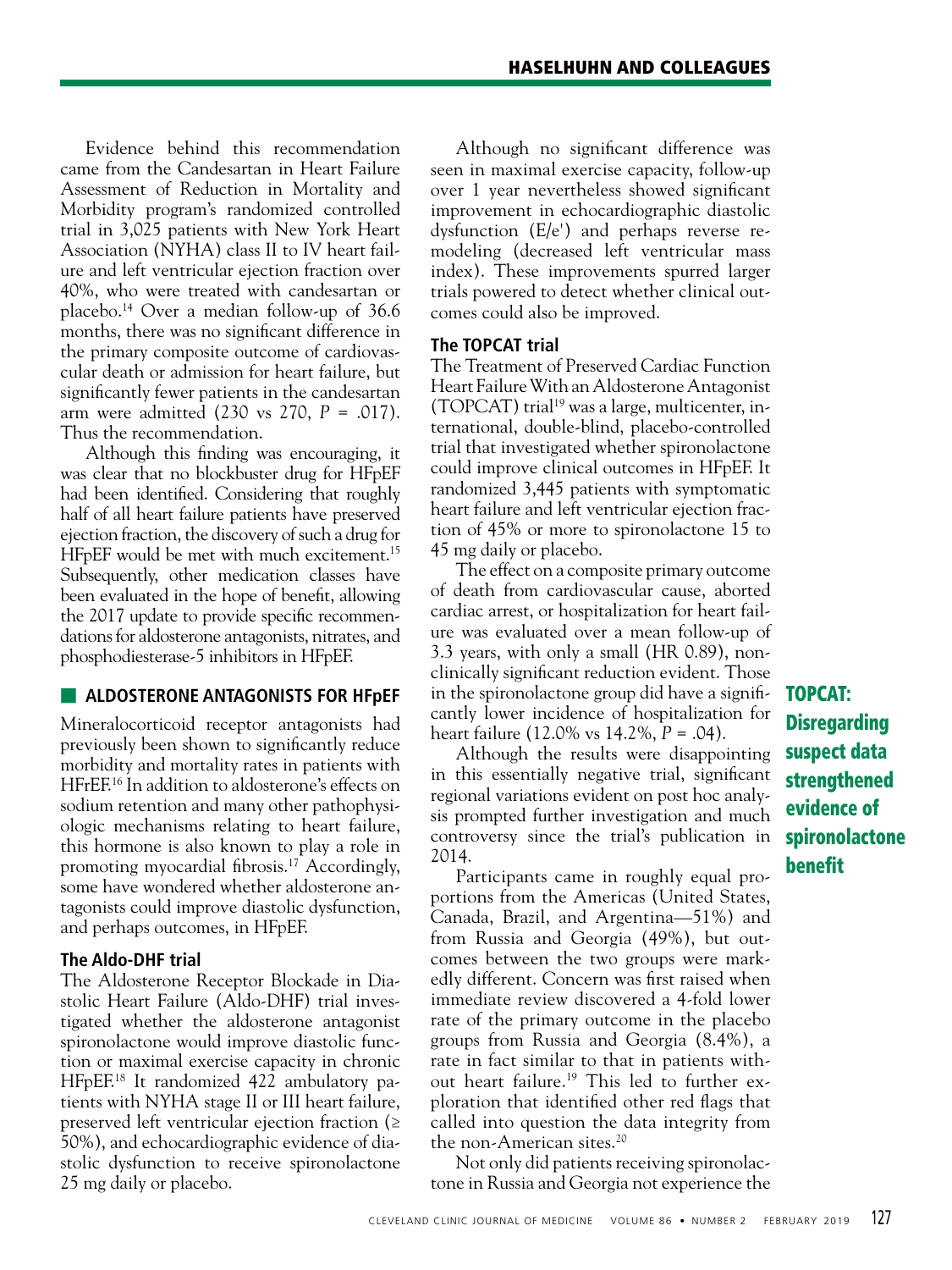## Recommendations for patients with heart failure with preserved ejection fraction

| <b>Recommendation</b>                                                              | Cl <sub>ASS</sub> |
|------------------------------------------------------------------------------------|-------------------|
| Aldosterone receptor antagonists <sup>b</sup>                                      | Ilb               |
| <b>Angiotensin II receptor blockers</b>                                            | I <sub>1</sub>    |
| <b>Routine use of nitrates or phosphodiesterase-5</b><br>inhibitors is ineffective | Ш                 |

<sup>a</sup> Class of recommendation (I strong, IIa moderate, IIb weak, III no benefit). b In patients with ejection fraction ≥ 45%, elevated B-type natriuretic peptide levels or heart failure admission within 1 year, estimated glomerular filtration rate  $> 30$  mL/ min, creatinine < 2.5 mg/dL, potassium < 5.0 mmol/L.

#### Information from reference 1.

reduction in clinical outcomes seen in their American counterparts, they also did not manifest the expected elevations in potassium and creatinine, and spironolactone metabolites were undetectable in almost one-third of patients.21

A weak (class IIb) recommendation for aldosterone receptor antagonists in HFpEF

These findings prompted a post hoc analysis that included only the 51% (1,767 patients) of the study population coming from the Americas; in this subgroup, treatment with spironolactone was associated with a statistically significant 18% relative risk reduction in the primary composite outcome, a 26% reduction in cardiovascular mortality, and an 18% reduction in hospitalization for heart failure.<sup>20</sup>

## **New or modified recommendations on aldosterone receptor antagonists**

Recognizing both the encouraging data above and the limitations of post hoc analyses, the 2017 focused update provides a class IIb (weak) recommendation stating that aldosterone receptor antagonists might be considered to decrease hospitalizations in appropriately selected patients with HFpEF (**Table 3**).1

**Nitrates and phosphodiesterase-5 inhibitors**

Earlier studies indicated that long-acting nitrates are prescribed in 15% to 50% of patients with HFpEF, perhaps based on extrapolation from studies in HFrEF suggesting that they might improve exercise intolerance.<sup>22</sup> Some have speculated that the hemodynamic effects of nitrates, such as decreasing pulmonary congestion, might improve exercise intolerance in those with the stiff ventricles of HFpEF as well, prompting further study.

## **The NEAT-HFpEF trial**

The Nitrate's Effect on Activity Tolerance in Heart Failure With Preserved Ejection Fraction (NEAT-HFpEF) trial<sup>22</sup> investigated whether extended-release isosorbide mononitrate would increase daily activity levels in patients with HFpEF. This double-blind, crossover study randomized 110 patients with HFpEF (ejection fraction  $\geq 50\%$ ) and persistent dyspnea to escalating doses of isosorbide mononitrate or placebo over 6 weeks, then to the other arm for another 6 weeks. Daily activity levels during the 120-mg phase were measured with a continuously worn accelerometer.

No beneficial effect of nitrates was evident, with a nonsignificant trend towards decreased activity levels, a significant decrease in hours of activity per day  $(-0.30 \text{ hours}, P = .02)$ , and no change in the other secondary end points such as quality-of-life score, 6-minute walk distance, or natriuretic peptide level.

Suggested explanations for these negative findings include the possibility of rapid dose escalation leading to increased subtle side effects (headache, dizziness, fatigue) that, in turn, decreased activity. Additionally, given the imprecise diagnostic criteria for HFpEF, difficulties with patient selection may have led to inclusion of a large number of patients without elevated left-sided filling pressures.23

## **The RELAX trial**

The Phosphodiesterase-5 Inhibition to Improve Clinical Status and Exercise Capacity in Heart Failure With Preserved Ejection Fraction (RELAX) trial<sup>24</sup> investigated whether the phosphodiesterase-5 inhibitor sildenafil would improve exercise capacity in HFpEF. Improvements in both exercise capacity and clinical outcomes had already been seen in earlier trials in patients with pulmonary hypertension, as well as in those with HFrEF.<sup>25</sup> A smaller study in HFpEF patients with pulmonary hypertension was also encouraging.26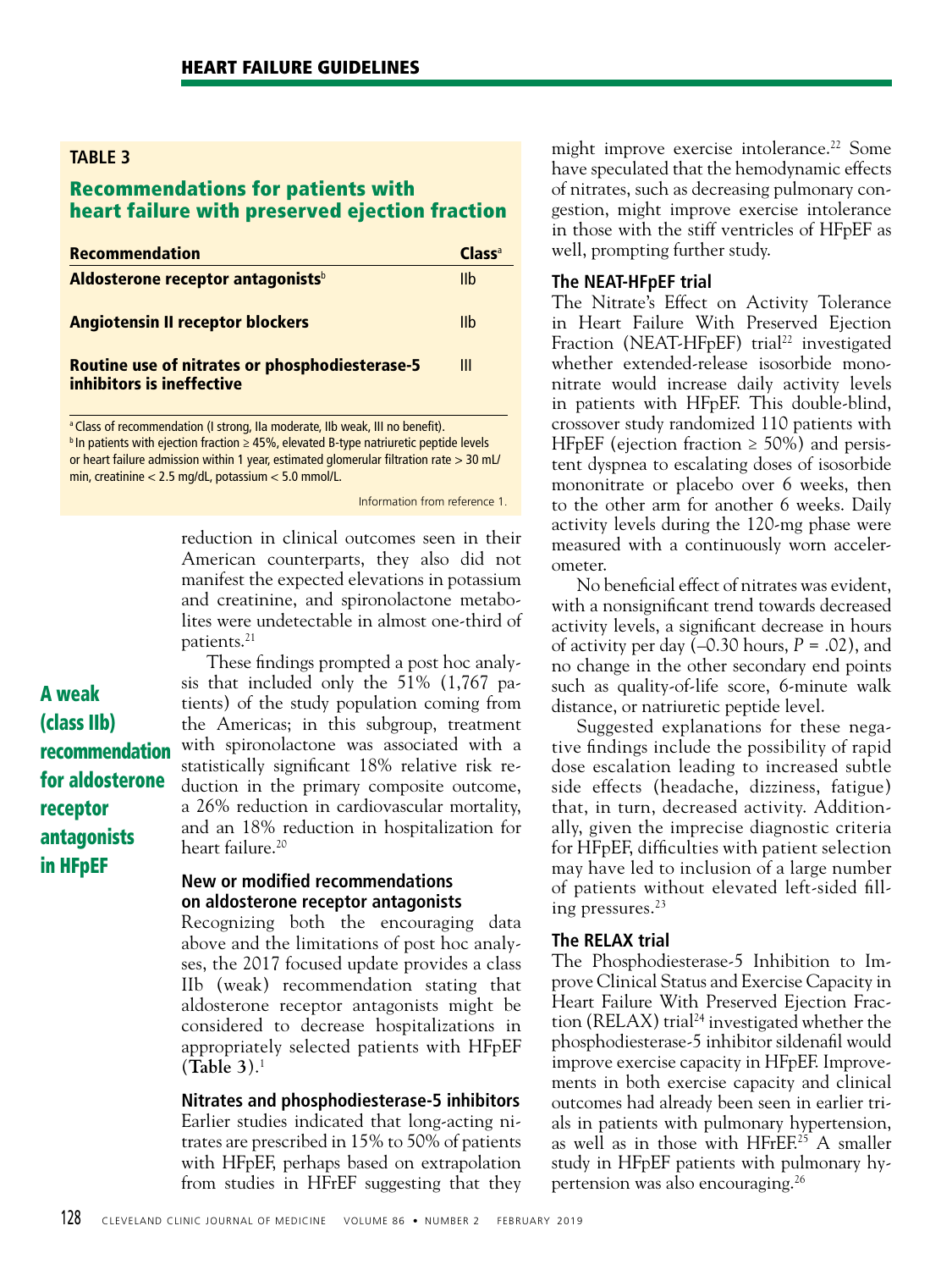Thus, it was disappointing that, after randomizing 216 outpatients with HFpEF to sildenafil or placebo for 24 weeks, no benefit was seen in the primary end point of change in peak oxygen consumption or in secondary end points of change in 6-minute walk distance or composite clinical score. Unlike in NEAT-HFpEF, patients here were required to have elevated natriuretic peptide levels or elevated invasively measured filling pressures.

The study authors speculated that pulmonary arterial hypertension and right ventricular systolic failure might need to be significant for patients with HFpEF to benefit from phosphodiesterase-5 inhibitors, with their known effects of dilation of pulmonary vasculature and increasing contractility of the right ventricle.<sup>24</sup>

## **New or modified recommendations on nitrates or phosphodiesterase-5 drugs**

Given these disappointing results, the 2017 update provides a class III (no benefit) recommendation against the routine use of nitrates or phosphodiesterase-5 inhibitors to improve exercise tolerance or quality of life in HFpEF, citing them as ineffective (**Table 3**).1

## **IRON DEFICIENCY IN HEART FAILURE**

Not only is iron deficiency present in roughly 50% of patients with symptomatic heart failure (stage C and D HFrEF), $27$  it is also associated with increased heart failure symptoms such as fatigue and exercise intolerance, $28$  reduced functional capacity, decreased quality of life, and increased mortality.

Notably, this association exists regardless of the hemoglobin level.29 In fact, even in those without heart failure or anemia, iron deficiency alone results in worsened aerobic performance, exercise intolerance, and increased fatigue.30 Conversely, improvement in symptoms, exercise tolerance, and cognition have been shown with repletion of iron stores in such patients.<sup>31</sup>

At the time of the 2013 guidelines, only a single large trial of intravenous iron in HFrEF and iron deficiency had been carried out (see below), and although the results were promising, it was felt that the evidence base on which to make recommendations was inadequate. Thus, recommendations were deferred until more data could be obtained.

Of note, in all the trials discussed below, iron deficiency was diagnosed in the setting of heart failure as ferritin less than 100 mg/mL (absolute iron deficiency) or as ferritin 100 to 300 mg/mL with transferrin saturation less than 20% (relative deficiency).32

## **The CONFIRM-HF trial**

As in the Ferinject Assessment in Patients With Iron Deficiency and Chronic Heart Failure (FAIR-HF) trial, $33$  the subsequent Ferric Carboxymaltose Evaluation on Performance in Patients With Iron Deficiency in Combination With Chronic Heart Failure (CONFIRM-HF) trial<sup>34</sup> involved the intravenous infusion of iron (ferric carboxymaltose) in outpatients with symptomatic HFrEF and iron deficiency. It showed that benefits remained evident with a more objective primary end point (change in 6-minute walk test distance at 24 weeks), and that such benefits were sustained, as seen in numerous secondary end points related to functional capacity at 52 weeks. Benefits in CONFIRM-HF were evident independently from anemia, specifically whether hemoglobin was under or over 12 g/dL.

Although these results were promising, it remained unclear whether such improvements could be obtained with a much easier to administer, more readily available, and less expensive oral iron formulation.

## **The IRONOUT-HF trial**

The Iron Repletion Effects on Oxygen Uptake in Heart Failure (IRONOUT-HF) trial<sup>35</sup> investigated whether oral, rather than intravenous, iron supplementation could improve peak exercise capacity in patients with HFrEF and iron deficiency. This double-blind, placebo-controlled trial randomized 225 patients with NYHA class II to IV HFrEF and iron deficiency to treatment with oral iron polysaccharide (150 mg twice daily) or placebo for 16 weeks.

Contrary to the supportive findings above, no significant change was seen in the primary end point of change in peak oxygen uptake or in any of the secondary end points (change in 6-minute walk, quality of life). Also, despite a 15-fold increase in the amount of iron administered in oral form compared with intravenously, little change was evident in the indices of iron stores over the course of the

Iron deficiency is present in roughly 50% of symptomatic heart failure patients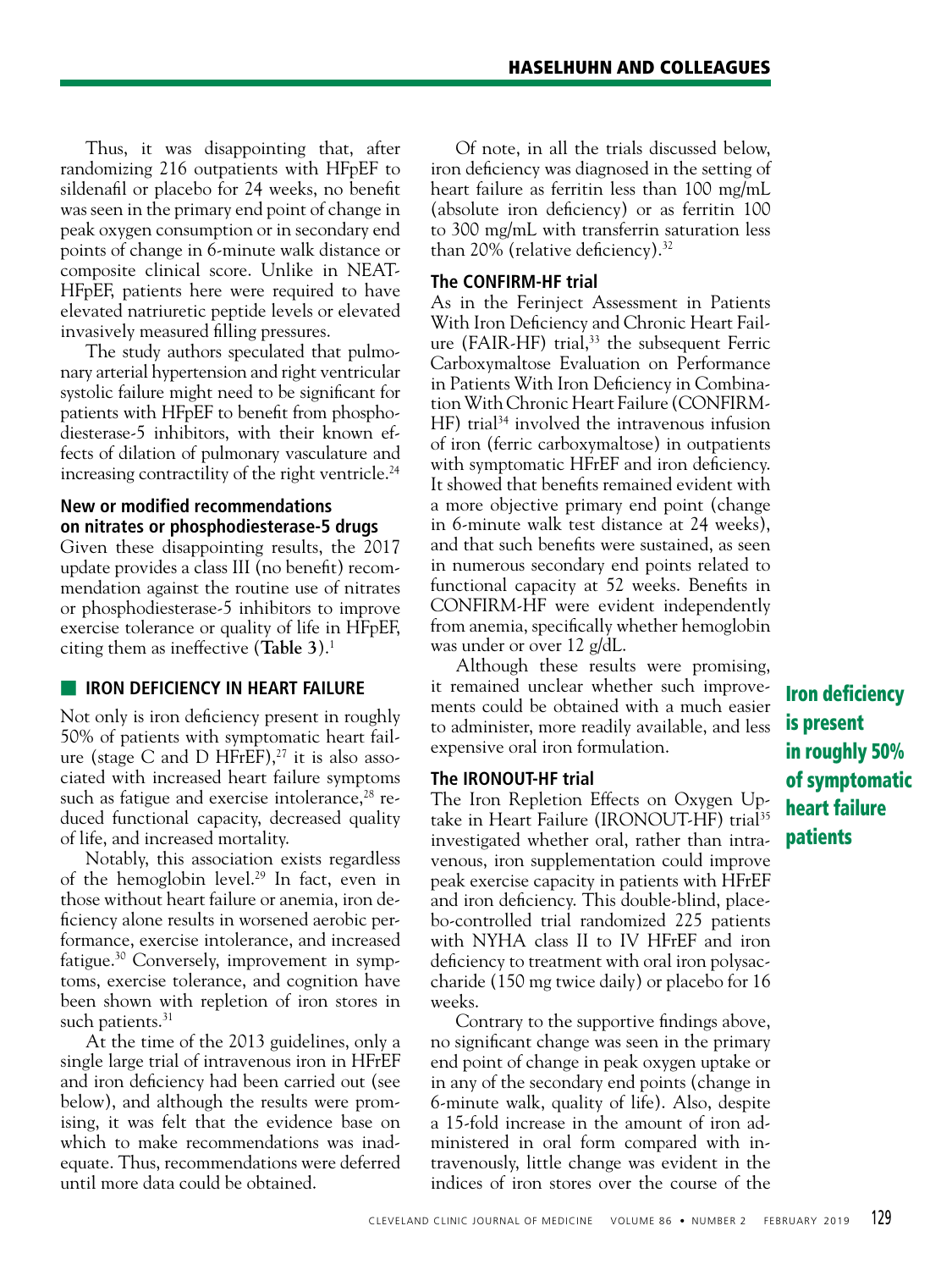## Recommendations for managing blood pressure in heart failure

| <b>Patient group</b>                                                                                                                                 | cca |
|------------------------------------------------------------------------------------------------------------------------------------------------------|-----|
| With hypertension at increased risk<br>< 130/80 mm Hq should be the optimal blood pressure                                                           |     |
| With heart failure with reduced ejection fraction<br>Guideline-directed medical treatment titrated to attain a<br>blood pressure of $<$ 130/80 mm Hq |     |
| Nondihydropyridine calcium channel blockers not<br>recommended                                                                                       | Ш   |
| With heart failure with preserved ejection fraction<br>and symptoms of volume overload<br>Diuretics to control hypertension                          |     |
| With heart failure with preserved ejection fraction<br>and persistent hypertension after management<br>of volume overload                            |     |

Guideline-directed medical therapy titrated to attain systolic blood pressure < 130 mm Hg. Although there are limited data to guide the choice of antihypertensive therapy in HFpEF, preferred agents include RAAS inhibition with ACE-I, ARB, and mineralocorticoid receptor antagonists (spironolactone).

Nitrates not recommended in HFpEF, unless given for symptom-III atic coronary artery disease, due to association with a signal of harm or decreased exercise tolerance.

<sup>a</sup>Class of recommendation (I strong, III no benefit).

 $ACE-I = angiotensin-converting enzyme inhibitor; ARB = angiotensin receptor blocker;$  $HFPEF =$  heart failure with preserved ejection fraction; RAAS = renin-angiotensinaldosterone system

Information from reference 1.

I

study, with only a 3% increase in transferrin saturation and an 11 ng/mL increase in ferritin. The intravenous trials resulted in a 4-fold greater increase in transferrin saturation and a 20-fold greater increase in ferritin.36

What keeps heart failure patients from absorbing oral iron? It is unclear why oral iron administration in HFrEF, such as in IRONOUT-HF, seems to be so ineffective, but hepcidin—a protein hormone made by the liver that shuts down intestinal iron absorption and iron release from macrophages—may play a central role.37 When iron stores are adequate, hepcidin is upregulated to prevent iron overload. However, hepcidin is also increased in inflammatory states, and chronic heart failure is often associated with inflammation.

With this in mind, the IRONOUT-HF investigators measured baseline hepcidin levels at the beginning and at the end of the 16 weeks and found that high baseline hepcidin levels predicted poorer response to oral iron. Other inflammatory mediators, such as interleukin 6, may also play a role.<sup>38,39</sup> Unlike oral iron formulations such as iron polysaccharide, intravenous iron (ferric carboxymaltose) bypasses these regulatory mechanisms, which may partly explain its much more significant effect on the indices of iron stores and outcomes.

## **New or modified recommendations on iron**

The 2017 update<sup>1</sup> makes recommendations regarding iron deficiency and anemia in heart failure for the first time.

A class IIb recommendation states that it might be reasonable to treat NYHA class II and III heart failure patients with iron deficiency with intravenous iron to improve functional status and quality of life. A strong recommendation has been deferred until more is known about morbidity and mortality effects from adequately powered trials, some of which are under way and explored further below.

The 2017 update also withholds any recommendations regarding oral iron supplementation in heart failure, citing an uncertain evidence base. Certainly, the subsequent IRONOUT-HF trial does not lend enthusiasm for this approach.

Lastly, given the lack of benefit coupled with the increased risk of thromboembolic events evident in a trial of darbepoetin alfa vs placebo in non-iron deficiency-related anemia in HFrEF,<sup>40,41</sup> the 2017 update provides a class III (no benefit) recommendation against using erythropoietin-stimulating agents in heart failure and anemia.

## **EXTENSION IN HEART FAILURE**

The 2013 guidelines for the management of heart failure simply provided a class I recommendation to control hypertension and lipid disorders in accordance with contemporary guidelines to lower the risk of heart failure.<sup>1</sup>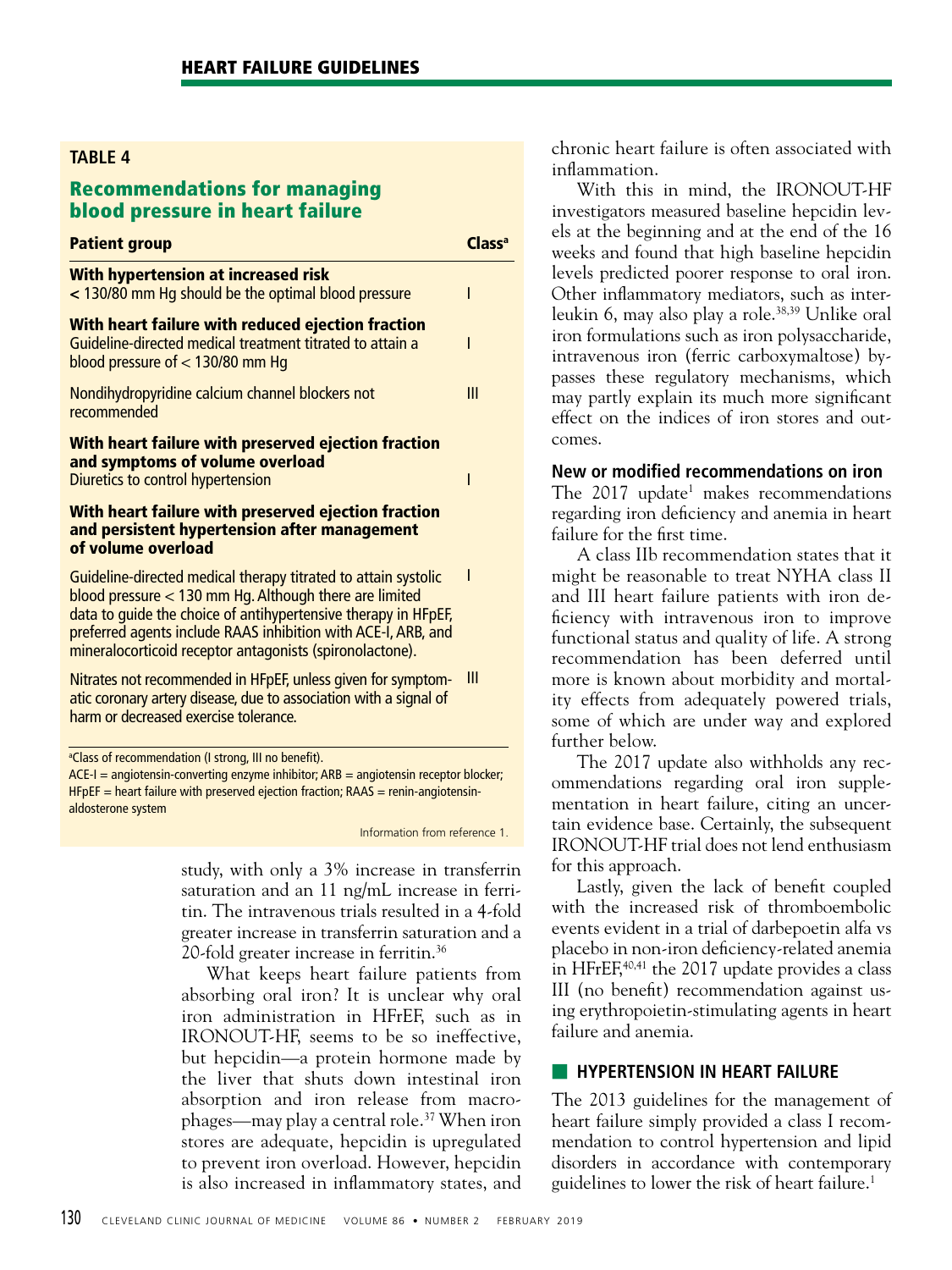## **SPRINT**

The Systolic Blood Pressure Intervention Trial  $(SPRINT)^{42}$  sought to determine whether a lower systolic blood pressure target (120 vs 140 mm Hg) would reduce clinical events in patients at high risk for cardiovascular events but without diabetes mellitus. Patients at high risk were defined as over age 75, or with known vascular disease, chronic kidney disease, or a Framingham Risk Score higher than 15%. This multicenter, open-label controlled trial randomized 9,361 patients to intensive treatment (goal systolic blood pressure < 120 mm Hg) or standard treatment (goal systolic blood pressure < 140 mm Hg).

SPRINT was stopped early at a median follow-up of 3.26 years when a 25% relative risk reduction in the primary composite outcome of myocardial infarction, other acute coronary syndromes, stroke, heart failure, or death from cardiovascular causes became evident in the intensive-treatment group (1.65% vs 2.19% per year, HR 0.75, *P* < .0001).

All-cause mortality was also lower in the intensive-treatment group (HR  $0.73$ ,  $P = .003$ ), while the incidence of serious adverse events (hypotension, syncope, electrolyte abnormalities, acute kidney injury, and noninjurious falls) was only slightly higher (38.3% vs 37.1%, *P* = .25). Most pertinent, a significant 38% relative risk reduction in heart failure and a 43% relative risk reduction in cardiovascular events were also evident.

Of note, blood pressure measurements were taken as the average of 3 measurements obtained by an automated cuff taken after the patient had been sitting quietly alone in a room for 5 minutes.

## **New or modified recommendations on hypertension in heart failure**

Given the impressive 25% relative risk reduction in myocardial infarction, other acute coronary syndromes, stroke, heart failure, or death from cardiovascular causes in SPRINT, $42$  the 2017 update<sup>1</sup> incorporated the intensive targets of SPRINT into its recommendations. However, to compensate for what are expected to be higher blood pressures obtained in real-world clinical practice as opposed to the near-perfect conditions used in SPRINT, a slightly higher blood pressure goal of less than 130/80 mm Hg was set.

Specific blood pressure guidelines have not been given for stage A heart failure in the past. However, as for other new approaches to prevent heart failure in this update and given the 38% relative risk reduction in heart failure seen in SPRINT, a class I recommendation is given to target a blood pressure goal of less than 130/80 mm Hg in stage A heart failure with hypertension (**Table 4**).

Although not specifically included in SPRINT, given the lack of trial data on specific blood pressure targets in HFrEF and the decreased cardiovascular events noted above, a class I (level of evidence C, expert opinion) recommendation to target a goal systolic blood pressure less than 130 mm Hg in stage C HFrEF with hypertension is also given. Standard guideline-directed medications in the treatment of HFrEF are to be used (**Table 4**).

Similarly, a new class I (level of evidence C, expert opinion) recommendation is given for hypertension in HFpEF to target a systolic blood pressure of less than 130 mm Hg, with special mention to first manage any element of volume overload with diuretics. Other than avoiding nitrates (unless used for angina) and phosphodiesterase inhibitors, it is noted that few data exist to guide the choice of antihypertensive further, although perhaps reninangiotensin-aldosterone system inhibition, especially aldosterone antagonists, may be considered. These recommendations are fully in line with the 2017 ACC/AHA high blood pressure clinical practice guidelines, $43$  ie, that renin-angiotensin-aldosterone system inhibition with an angiotensin-converting enzyme (ACE) inhibitor or ARB and especially mineralocorticoid receptor antagonists would be the preferred choice (**Table 4**).

## ■ **SLEEP-DISORDERED BREATHING IN HEART FAILURE**

Sleep-disordered breathing, either obstructive sleep apnea (OSA) or central sleep apnea, is quite commonly associated with symptomatic HFrEF.<sup>44</sup> Whereas OSA is found in roughly 18% and central sleep apnea in 1% of the general population, sleep-disordered breathing is found in nearly 60% of patients with HFrEF, with some studies showing a nearly equal proportion of OSA and central sleep apnea.<sup>45</sup> A

SPRINT: 38% lower risk of heart failure and 43% lower risk of cardiovascular events with intensive treatment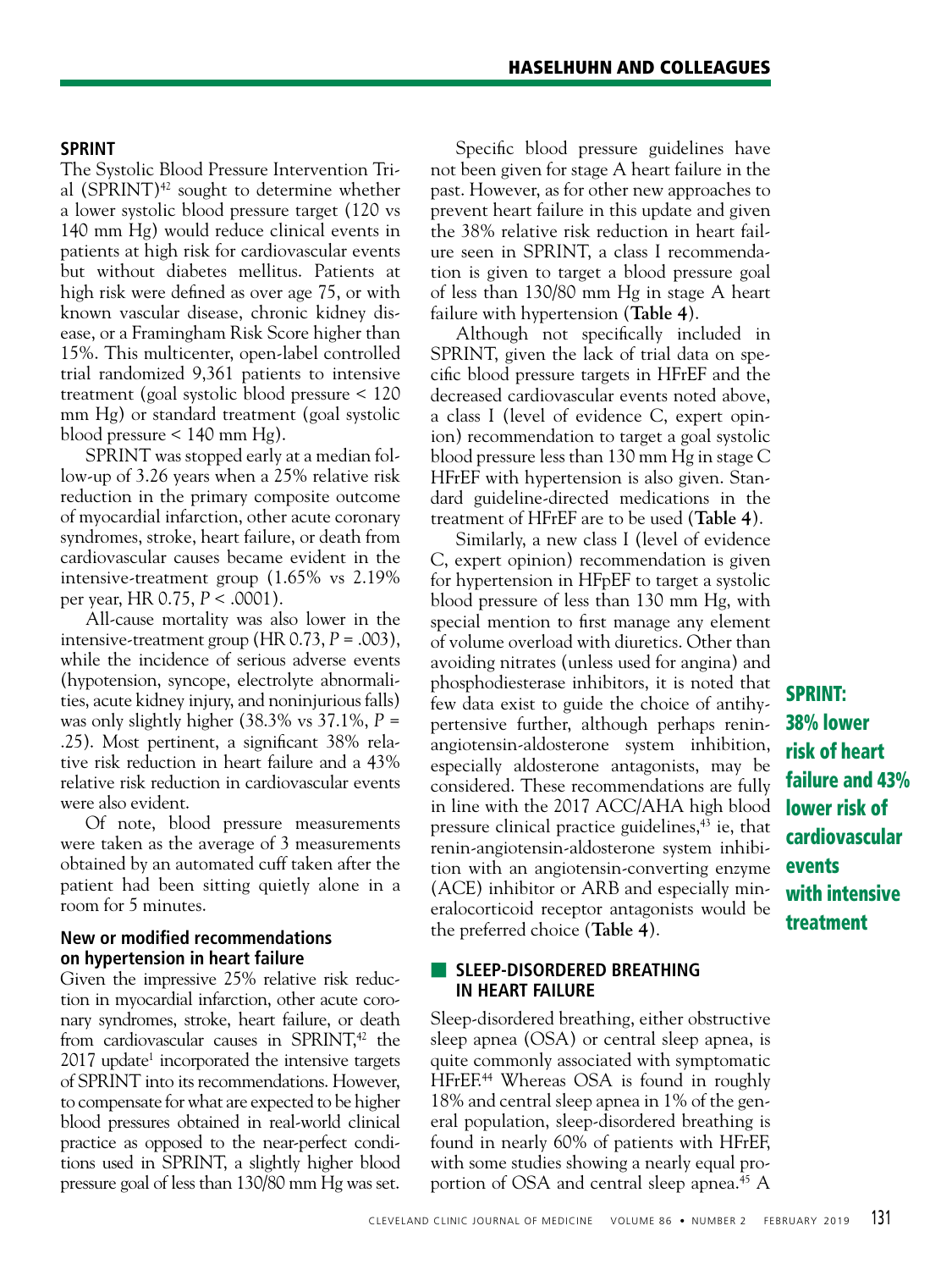# Studies of sleep-disordered breathing in heart failure

#### SERVE-HF<sup>54</sup> (Treatment of Sleep-Disordered Breathing With Predominant Central Sleep Apnea by Adaptive Servo Ventilation in Patients With Heart Failure)

Aim: To determine whether adaptive servo-ventilation, a form of noninvasive ventilation that automatically adjusts to give the right amount of inspiratory pressure support upon inhalation, vs standard therapy alone could decrease morbidity and mortality in heart failure with reduced ejection fraction and predominantly central sleep apnea as was suggested by a post hoc analysis of a previous trial.<sup>52</sup>

**Design:** Multicenter, single-blind randomized controlled trial,  $N = 1,325$ 

**Primary end point:** Composite end point of time to event for death from any cause, lifesaving cardiovascular intervention (transplant, left ventricular assist device, defibrillation), or unplanned hospitalization for heart failure over 5 years.

**Findings:** Not only was there no significant change in the primary end point, the treatment arm actually showed a significant increase in cardiovascular (hazard ratio 1.34,  $P = .0006$ ) and all-cause (hazard ratio 1.28,  $P = .01$ ) mortality. One prominent but hotly debated hypothesis is that the Cheyne-Stokes respirations in central sleep apnea are compensatory in severe heart failure, perhaps allowing the pulmonary musculature to rest, attenuating sympathetic nervous system activity, and avoiding acidosis due to hypercapnia.

## SAVE<sup>56</sup> (Sleep Apnea Cardiovascular Endpoints)

Aim: To determine whether continuous positive airway pressure (CPAP) plus standard therapy vs standard therapy alone would decrease cardiovascular events in patients with moderate to severe obstructive sleep apnea and known coronary or cerebrovascular disease.

**Design:** Multicenter, randomized controlled trial,  $N = 2.717$ 

**Primary end point:** Composite end point of death from cardiovascular cause, myocardial infarction, stroke, or hospitalization for unstable angina, heart failure, or transient ischemic attack over nearly 4 years.

**Secondary end points:** Cardiovascular secondary end points included the individual components of the primary composite end point, other composites of cardiovascular events, revascularization procedures, new-onset atrial fibrillation, new-onset diabetes mellitus, and death from any cause. Noncardiovascular end points included daytime sleepiness, snoring, mood (depression, anxiety), and quality-of-life scores.

**Findings:** Contrary to prior observational studies and despite a marked improvement in apneic-hypopneic events with CPAP (29/hour to 3.7/hour), no significant difference in the primary composite end point (17% vs 15.4%,  $P = .34$ ) or cardiovascular secondary end points was evident. Significant improvement was seen in the noncardiovascular secondary end points such as daytime sleepiness, snoring, mood (depression, anxiety), and quality-of-life scores.

similar prevalence is seen in HFpEF, although with a much higher proportion of OSA.<sup>46</sup> Central sleep apnea tends to be a marker of more severe heart failure, as it is strongly associated with severe cardiac systolic dysfunction and worse functional capacity.47

Not surprisingly, the underlying mechanism of central sleep apnea is quite different from that of OSA. Whereas OSA predominantly occurs because of repeated obstruction of the pharynx due to nocturnal pharyngeal muscle relaxation, no such airway patency issues or strained breathing patterns exist in central sleep apnea. Central sleep apnea, which can manifest as Cheyne-Stokes respirations, is thought to occur due to an abnormal ventilatory control system with complex pathophysiology such as altered sensitivity of central chemoreceptors to carbon dioxide, interplay of pulmonary congestion, subsequent hyperventilation, and prolonged circulation times due to reduced cardiac output.<sup>48</sup>

What the two types of sleep-disordered breathing have in common is an association with negative health outcomes. Both appear to induce inflammation and sympathetic nervous system activity via oxidative stress from intermittent nocturnal hypoxemia and hypercapnea.49 OSA was already known to be associated with significant morbidity and mortality rates in the general population,<sup>50</sup> and central sleep apnea had been identified as an independent predictor of mortality in HFrEF.<sup>51</sup>

At the time of the 2013 guidelines, only small or observational studies with limited results had been done evaluating treatment effects of continuous positive airway pressure therapy (CPAP) on OSA and central sleep apnea. Given the relative paucity of data, only a single class IIa recommendation stating that CPAP could be beneficial to increase left ventricular ejection fraction and functional status in concomitant sleep apnea and heart failure was given in 2013. However, many larger trials were under way,52–59 some with surprising results such as a significant increase in cardiovascular and all-cause mortality (**Table 5**).54

## **New or modified recommendations on sleep-disordered breathing**

Stemming from several trials,  $\overline{5}4,56$  3 new recommendations on sleep-disordered breathing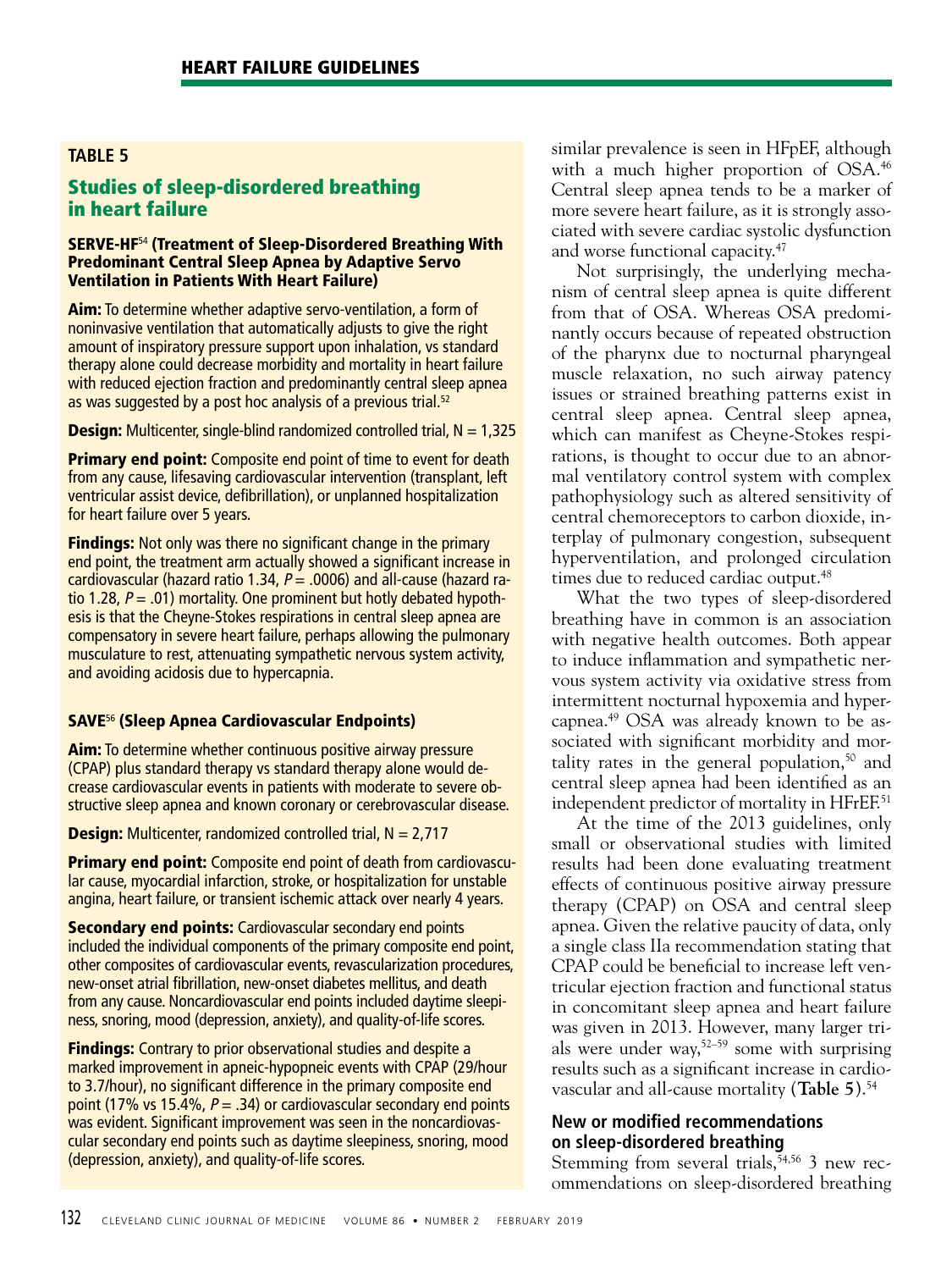were made in the 2017 update (**Table 6**).

Given the common association with heart failure  $(60\%)$ <sup>45</sup> and the marked variation in response to treatment, including potential for harm with adaptive servo-ventilation and central sleep apnea, a class IIa recommendation is made stating that it is reasonable to obtain a formal sleep study in any patient with symptomatic (NYHA class II–IV) heart fail $ure.<sup>1</sup>$ 

Due to the potential for harm with adaptive servo-ventilation in patients with central sleep apnea and NYHA class II to IV HFrEF, a class III (harm) recommendation is made against its use.

Largely based on the results of the Sleep Apnea Cardiovascular Endpoints (SAVE) trial,56 a class IIb, level of evidence B-R (moderate, based on randomized trials) recommendation is given, stating that the use of CPAP in those with OSA and known cardiovascular disease may be reasonable to improve sleep quality and reduce daytime sleepiness.

## **E** POTENTIAL APPLICATIONS IN ACUTE **DECOMPENSATED HEART FAILURE**

Although the  $2017$  update<sup>1</sup> is directed mostly toward managing chronic heart failure, it is worth considering how it might apply to the management of ADHF.

## ■ **SHOULD WE USE BIOMARKER TARGETS TO GUIDE THERAPY IN ADHF?**

The 2017 update<sup>1</sup> does offer direct recommendations regarding the use of biomarker levels during admissions for ADHF. Mainly, they emphasize that the admission biomarker levels provide valuable information regarding acute prognosis and risk stratification (class I recommendation), while natriuretic peptide levels just before discharge provide the same for the postdischarge timeframe (class IIa recommendation).

The update also explicitly cautions against using a natriuretic peptide level-guided treatment strategy, such as setting targets for predischarge absolute level or percent change in level of natriuretic peptides during admissions for ADHF. Although observational and retrospective studies have shown better outcomes when levels are reduced at discharge, treating for any specific inpatient target has never been

#### **TABLE 6**

# Recommendations on sleep apnea in heart failure

| <b>Patient group</b>                                                                                                                                                                                                                                       | lacca |
|------------------------------------------------------------------------------------------------------------------------------------------------------------------------------------------------------------------------------------------------------------|-------|
| <b>With New York Heart Association (NYHA) class II-</b><br>IV heart failure and suspicion of sleep-disordered<br>breathing or excessive daytime sleepiness<br>A formal sleep assessment to distinguish obstructive vs<br>central sleep apnea is reasonable | lla   |
| With cardiovascular disease and obstructive<br>sleep apnea<br>Continuous positive airway pressure may be reasonable to<br>improve sleep apnea and reduce daytime sleepiness                                                                                | Ilb   |
| With NYHA class II-IV heart failure with reduced<br>ejection fraction and central sleep apnea<br>Adaptive servo-ventilation causes harm                                                                                                                    | Ш     |
| <sup>a</sup> Class of recommendation (IIa moderate, IIb weak, III harm).                                                                                                                                                                                   |       |

Information from reference 1.

tested in any large, prospective study; thus, doing so could result in unintended harm.

So what do we know?

## **McQuade et al systematic review**

McQuade et  $al^{57}$  performed a systematic review of more than 40 ADHF trials, which showed that, indeed, patients who achieved a target absolute natriuretic peptide level (BNP  $\leq$  250 pg/mL) or percent reduction ( $\geq$  30%) at time of discharge had significantly improved outcomes such as reduced postdischarge allcause mortality and rehospitalization rates. However, these were mostly prospective cohort studies that did not use any type of natriuretic peptide level-guided treatment protocol, leaving it unclear whether such a strategy could positively influence outcomes.

For this reason, both McQuade et al<sup>57</sup> and, in an accompanying editorial, Felker et al<sup>58</sup> called for properly designed, randomized controlled trials to investigate such a strategy. Felker noted that only 2 such phase II trials in ADHF have been completed,<sup>59,60</sup> with unconvincing results.

## **PRIMA II**

The Multicenter, Randomized Clinical Trial to Study the Impact of In-hospital Guidance for Acute Decompensated Heart Failure

Sleepdisordered breathing is found in nearly 60% of patients with HFrEF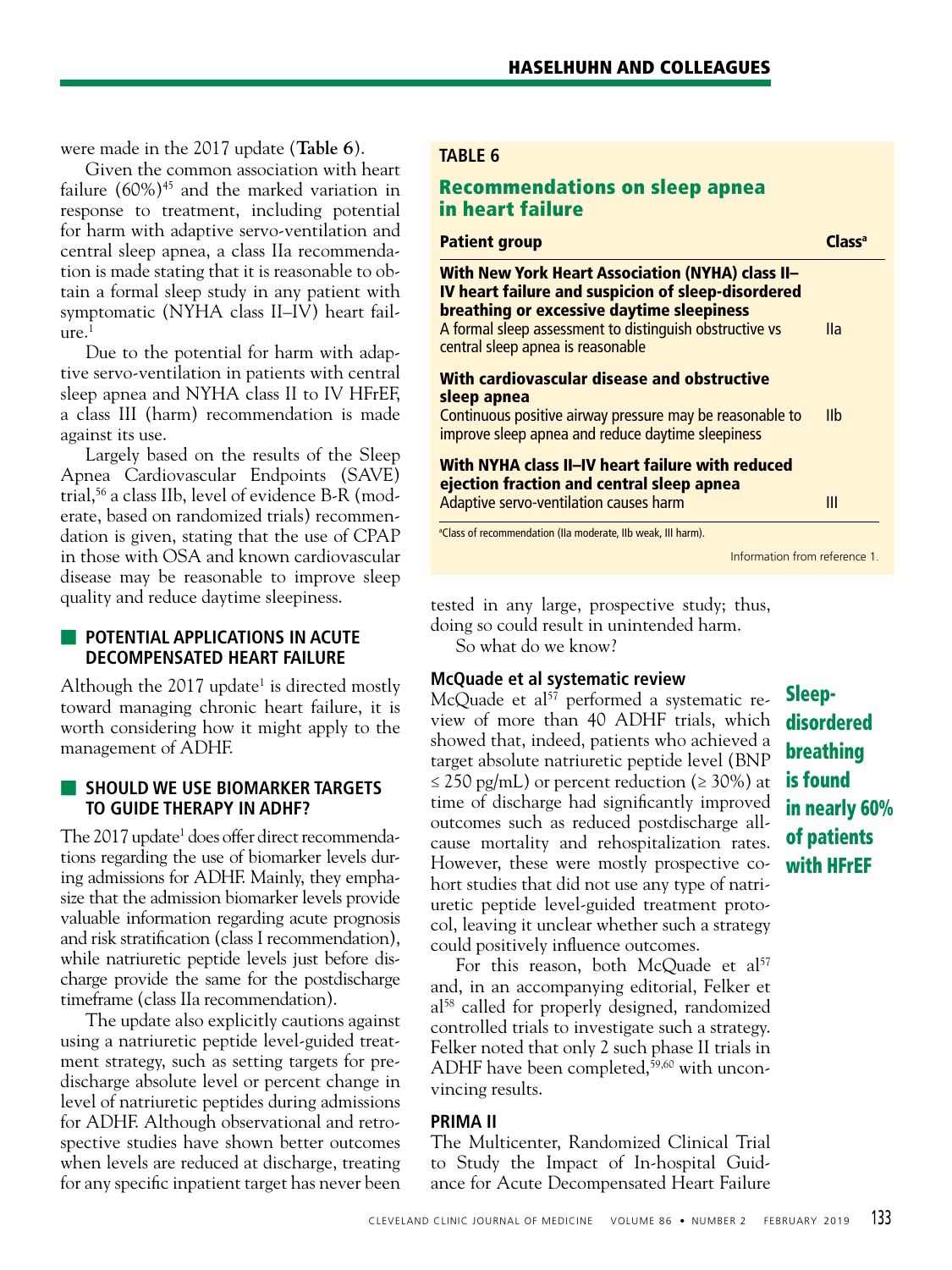Treatment by a Predefined NT-ProBNP Target on the Reduction of Readmission and Mortality Rates (PRIMA II)<sup>60</sup> randomized patients to natriuretic peptide level-guided treatment or standard care during admission for ADHF.

Many participants (60%) reached the predetermined target of 30% reduction in natriuretic peptide levels at the time of clinical stabilization and randomization; 405 patients were randomized. Patients in the natriuretic peptide level-guided treatment group underwent a prespecified treatment algorithm, with repeat natriuretic peptide levels measured again after the protocol.

Natriuretic peptide-guided therapy failed to show any significant benefit in any clinical outcomes, including the primary composite end point of mortality or heart failure readmissions at 180 days (36% vs 38%, HR 0.99, 95% confidence interval 0.72–1.36). Consistent with the review by McQuade et al, $57$ achieving the 30% reduction in natriuretic peptide at discharge, in either arm, was associated with a better prognosis, with significantly lower mortality and readmission rates at 180 days (HR 0.39 for rehospitalization or death, 95% confidence interval 0.27–0.55).

**Patients** with lower biomarker levels at discharge do better, but biomarkerdirected therapy has been disappointing

As in the observational studies, those who achieved the target natriuretic peptide level at the time of discharge had a better prognosis than those who did not, but neither study showed an improvement in clinical outcomes using a natriuretic peptide level-targeting treatment strategy.

No larger randomized controlled trial results are available for guided therapy in ADHF. However, additional insight may be gained from a subsequent trial<sup>61</sup> that evaluated biomarker-guided titration of guidelinedirected medical therapy in outpatients with chronic HFrEF.

#### **The GUIDE-IT trial**

That trial, the Guiding Evidence Based Therapy Using Biomarker Intensified Treatment in Heart Failure (GUIDE-IT)<sup>61</sup> trial, was a large multicenter attempt to determine whether a natriuretic peptide-guided treatment strategy was more effective than standard care in the management of 894 high-risk outpatients with chronic HFrEF. Earlier, promising results had been obtained in a meta-analysis<sup>62</sup> of more than 11 similar trials in 2,000 outpatients, with a decreased mortality rate (HR 0.62) seen in the biomarker-guided arm. However, the results had not been definitive due to being underpowered.62

Unfortunately, the results of GUIDE-IT were disappointing, with no significant difference in either the combined primary end point of mortality or hospitalization for heart failure, or the secondary end points evident at 15 months, prompting early termination for futility.61 Among other factors, the study authors postulated that this may have partly resulted from a patient population with more severe heart failure and resultant azotemia, limiting the ability to titrate neurohormonal medications to the desired dosage.

The question of whether patients who cannot achieve such biomarker targets need more intensive therapy or whether their heart failure is too severe to respond adequately echoes the question often raised in discussions of inpatient biomarker-guided therapy.58 Thus, only limited insight is gained, and it remains unclear whether a natriuretic peptide-guided treatment strategy can improve outpatient or inpatient outcomes. Until this is clarified, clinical judgment and optimization of guideline-directed management and therapy should remain the bedrock of treatment.

## ■ **SHOULD ALDOSTERONE ANTAGONISTS BE USED IN ACUTE HFpEF?**

Given the encouraging results in chronic HFpEF from post hoc analyses of TOPCAT, are there any additional recent data suggesting a role for aldosterone antagonists such as spironolactone in acute HFpEF?

## **The ATHENA-HF trial**

The Aldosterone Targeted Neurohormonal Combined With Natriuresis Therapy in Heart Failure (ATHENA-HF) trial<sup>63</sup> compared treatment with high-dose spironolactone (100 mg) for 96 hours vs usual care in 360 patients with ADHF. The patient population included those with HFrEF and HFpEF, and usual care included low-dose spironolactone (12.5–25 mg) in roughly 15% of patients. High-dose mineralocorticoid receptor antagonists have been shown to overcome diuretic resistance, improve pulmonary vascular congestion, and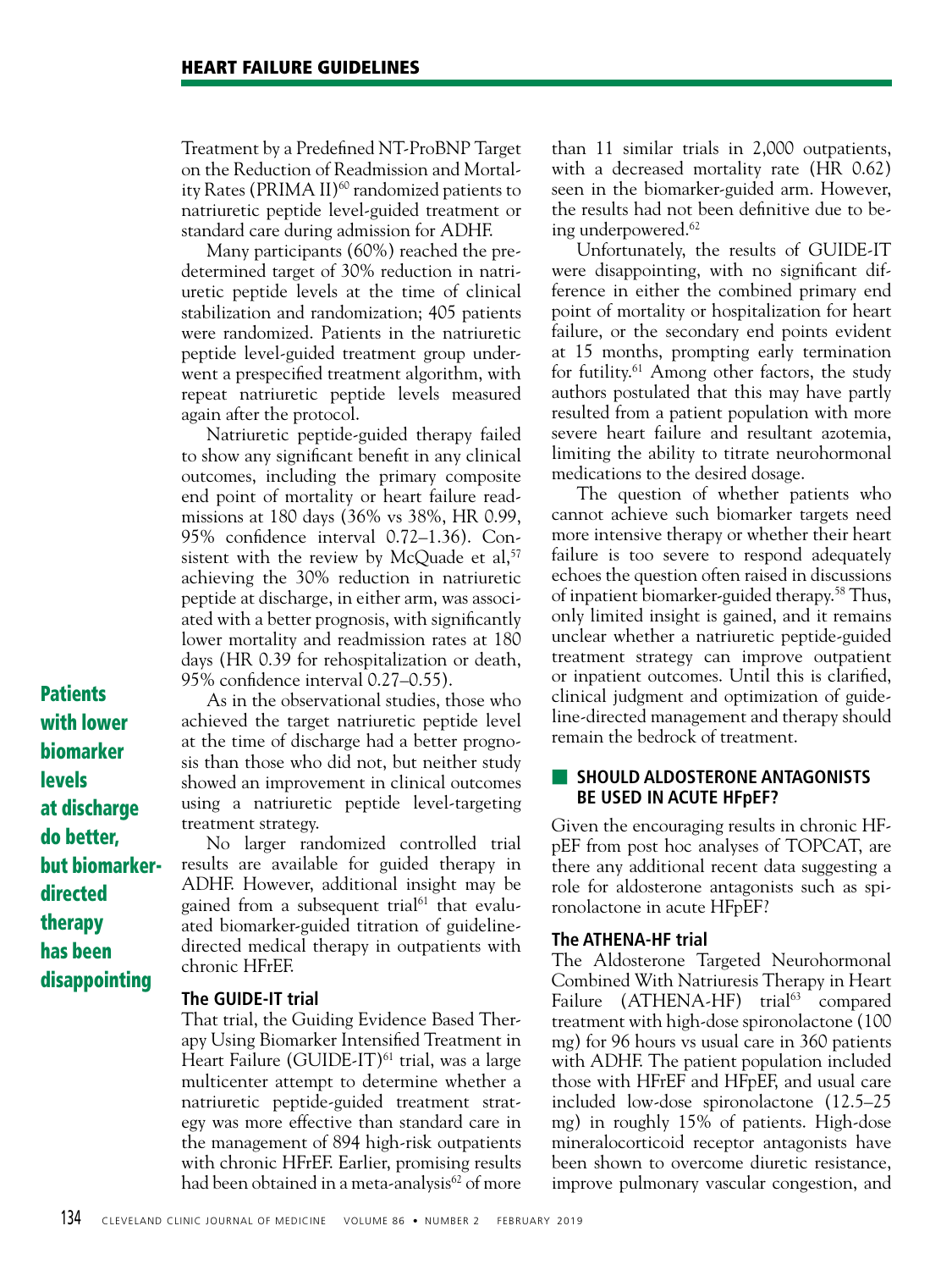partially combat the adverse neurohormonal activation seen in ADHF.

Unfortunately, the trial was completely neutral in regard to the primary end point of reduction in natriuretic peptide levels as well as to the secondary end points of 30-day mortality rate, heart failure readmission, clinical congestion scores, urine output, and change in weight. No suggestion of additional benefit was seen in subgroup analysis of patients with acute HFpEF (ejection fraction > 45%), which yielded similar results.<sup>63</sup>

Given these lackluster findings, routine use of high-dose spironolactone in ADHF is not recommended.64 However, the treatment was well tolerated, without significant adverse effects of hyperkalemia or kidney injury, leaving the door open as to whether it may have utility in selected patients with diuretic resistance.

## **Should ARNIs and ivabradine be started during ADHF admissions?**

The first half of the focused update<sup>3</sup> of the 2013 guidelines,<sup>2</sup> reviewed by Okwuosa et al,<sup>7</sup> provided recommendations for the use of sacubitril-valsartan, an angiotensin-neprilysin inhibitor (ARNI), and ivabradine, a selective sinoatrial node If channel inhibitor, in chronic HFrEF.

Sacubitril-valsartan was given a class I recommendation for use in patients with NYHA class II or III chronic HFrEF who tolerate an ACE inhibitor or an ARB. This recommendation was given largely based on the benefits in mortality and heart failure hospitalizations seen in PARADIGM-HF (the Prospective Comparison of ARNI With ACEI to Determine Impact on Global Mortality and Morbidity in Heart Failure)<sup>65</sup> compared with enalapril (HR 0.80, 95% CI 0.73–0.87, *P* < .001).

There is currently no recommendation on initiation or use of ARNIs during admissions for ADHF, but a recent trial may lend some insight.<sup>66</sup>

## **THE PIONEER-HF trial**

The Comparison of Sacubitril/Valsartan vs Enalapril on Effect on NT-proBNP in Patients Stabilized From an Acute Heart Failure Episode (PIONEER-HF) trial<sup>66</sup> randomized patients admitted for acute HFrEF, once stabilized, to sacubitril-valsartan or enalapril. Encouragingly, the percentage change of natriuretic peptide levels from the time of inpatient initiation to 4 and 8 weeks thereafter, the primary efficacy end point, was 46.7% with sacubitril-valsartan versus 25.3% with enalapril alone (ratio of change 0.71, 95% CI 0.63–0.81, *P* < .001). Although not powered for such, a prespecified analysis of a composite of clinical outcomes was also favorable for sacubitril-valsartan, largely driven by a 44% decreased rate of rehospitalization. More definitive, and quite reassuring, was that no significant difference was seen in the key safety outcomes of worsening renal function, hyperkalemia, symptomatic hypotension, and angioedema. These results were also applicable to the one-third of study participants who had no former diagnosis of heart failure, the onethird identifying as African American, and the one-third who had not been taking an ACE inhibitor or ARB. These results, taken together with the notion that at study completion the patients become similar to those included in PARADIGM-HF, have led some to assert that PIONEER-HF has the potential to change clinical practice.

Ivabradine was given a class IIa recommendation for use in patients with NYHA class II or III chronic HFrEF with a resting heart rate of at least 70 bpm, in sinus rhythm, despite being on optimal medical therapy including a beta-blocker at a maximum tolerated dose.

This recommendation was largely based on SHIFT (Systolic Heart Failure Treatment With the If Inhibitor Ivabradine Trial), which randomized patients to ivabradine or placebo to evaluate the effects of isolated lowering of the heart rate on the composite primary outcome of cardiovascular death or hospitalization. A significant reduction was seen in the ivabradine arm (HR 0.82, 95% CI 0.75–0.90, *P* < .0001), mainly driven by decreased hospitalizations.67

Subsequently, a small unblinded singlecenter study was undertaken to evaluate the efficacy and safety of initiating ivabradine during admissions for ADHF.<sup>68</sup>

## **THE ETHIC-AHF trial**

The Effect of Early Treatment With Ivabradine Combined With Beta-Blockers vs Beta-Blockers Alone in Patients Hospital-

Routine use of high-dose spironolactone is not recommended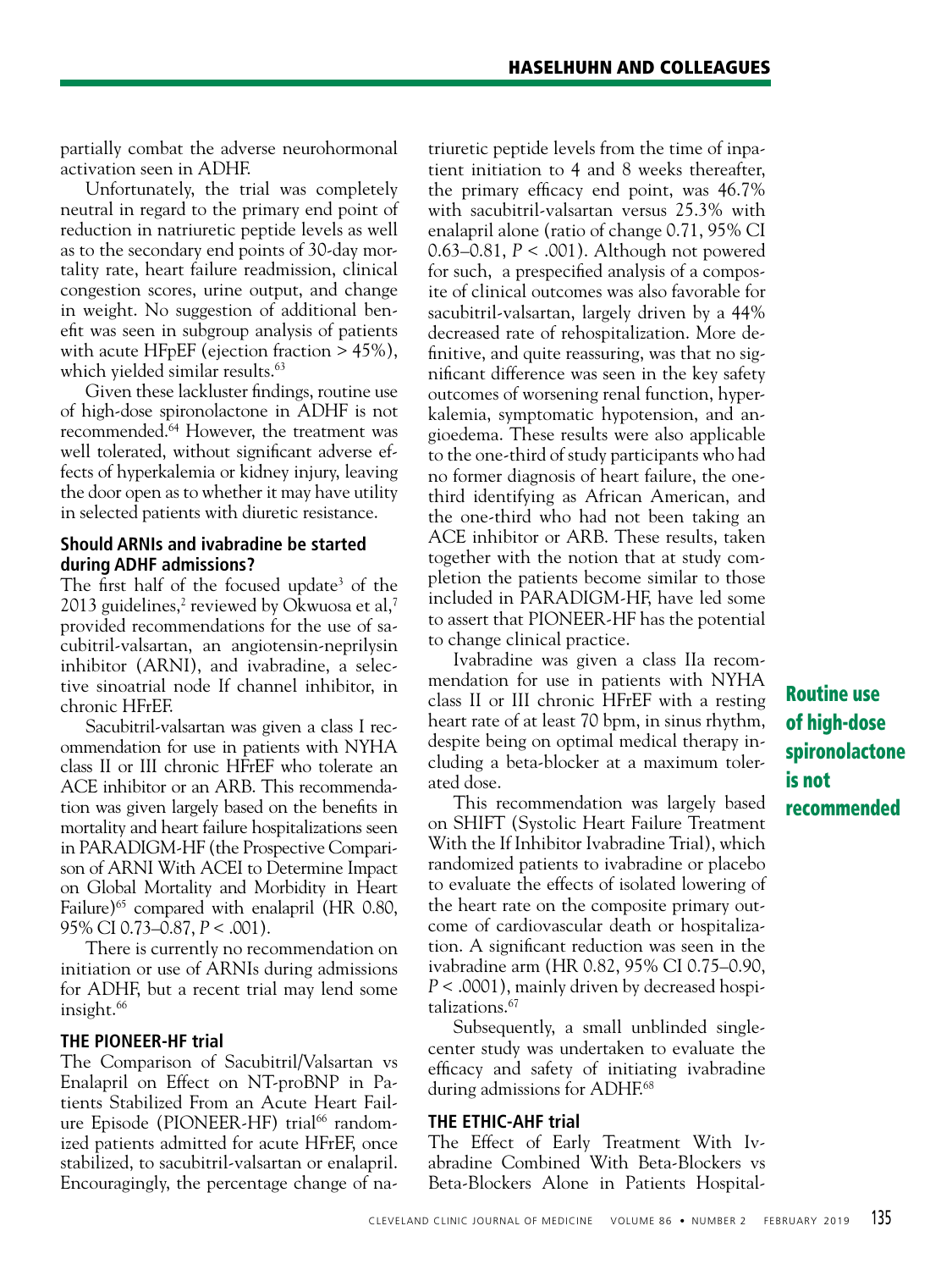## Iron deficiency in heart failure: Upcoming trials

FAIR-HF2<sup>71</sup> (Intravenous Iron in Patients With Systolic Heart Failure and Iron Deficiency to Improve Morbidity and Mortality) Estimated completion: October 2020

AFFIRM-AHF<sup>72</sup> (Study to Compare Ferric Carboxymaltose With Placebo in Patients With Acute Heart Failure and Iron Deficiency) Estimated completion: June 2019

**HEART-FID**<sup>73</sup> (Randomized Placebo-controlled Trial of FCM as Treatment for Heart Failure With Iron Deficiency) Estimated completion: January 2021

IRONMAN74 (Effectiveness of intravenous iron treatment vs standard care in patients with heart failure and iron deficiency) Estimated completion: February 2021

> ized With Heart Failure and Reduced Left Ventricular Ejection Fraction (ETHIC-AHF) trial<sup>68</sup> sought to determine the safety and effectiveness of early coadministration of ivabradine with beta-blockers in patients with acute HFrEF.

This single-center, unblinded study randomized 71 patients to ivabradine and betablockade or beta-blockade alone upon clinical stabilization (24–48 hours) after admission for acute decompensated HFrEF.

The primary end point was heart rate at 28 days, with the ivabradine group showing a statistically significant decrease (64 vs 70 bpm,  $P = .01$ ), which persisted at 4 months. There was no significant difference in the secondary end points of adverse drug effects or the composite of clinical event outcomes (all-cause mortality, admission for heart failure or cardiovascular cause), but a number of surrogate end points including left ventricular ejection fraction, BNP level, and NYHA functional class at 4 months showed mild improvement.

Although this study provided evidence that the coadministration of ivabradine and a beta-blocker is safe and was positive in regard to clinical outcomes, the significant limitations due to its size and study design (singlecenter, unblinded, 4-month follow-up) simply serve to support the pursuit of larger studies with more stringent design and longer followup in order to determine the clinical efficacy.

## **The PRIME-HF trial**

The Predischarge Initiation of Ivabradine in the Management of Heart Failure (PRIME-HF) trial<sup>69</sup> is a randomized, open-label, multicenter trial comparing standard care vs the initiation of ivabradine before discharge, but after clinical stabilization, during admissions for ADHF in patients with chronic HFrEF (left ventricular ejection fraction  $\leq$  35%). At subsequent outpatient visits, the dosage can be modified in the ivabradine group, or ivabradine can be initiated at the provider's discretion in the usual-care group.

PRIME-HF is attempting to determine whether initiating ivabradine before discharge will result in more patients taking ivabradine at 180 days, its primary end point, as well as in changes in secondary end points including heart rate and patient-centered outcomes. The study is active, with reporting expected in 2019.

As these trials all come to completion, it will not be long before we have further guidance regarding the inpatient initiation of these new and exciting therapeutic agents.

## **EXECUTED INTRAVENOUS IRON BE GIVEN DURING ADHF ADMISSIONS?**

Given the high prevalence of iron deficiency in symptomatic HFrEF, its independent association with mortality, improvements in quality of life and functional capacity suggested by repleting with intravenous iron (in FAIR-HF and CON-FIRM-HF), the seeming inefficacy of oral iron in IRONOUT, and the logistical challenges of intravenous administration during standard clinic visits, could giving intravenous iron soon be incorporated into admissions for ADHF?

Caution has been advised for several reasons. As discussed above, larger randomized controlled trials powered to detect more definitive clinical end points such as death and the rate of hospitalization are still needed before a stronger recommendation can be made for intravenous iron in HFrEF. Also, without such data, it seems unwise to add the considerable economic burden of routinely assessing for iron deficiency and providing intravenous iron during ADHF admissions to the already staggering costs of heart failure.

Thus far, only a single meta-analysis is available, including  $893$  patients<sup>70</sup> largely

Large-scale trials of intravenous iron therapy in HFrEF are under way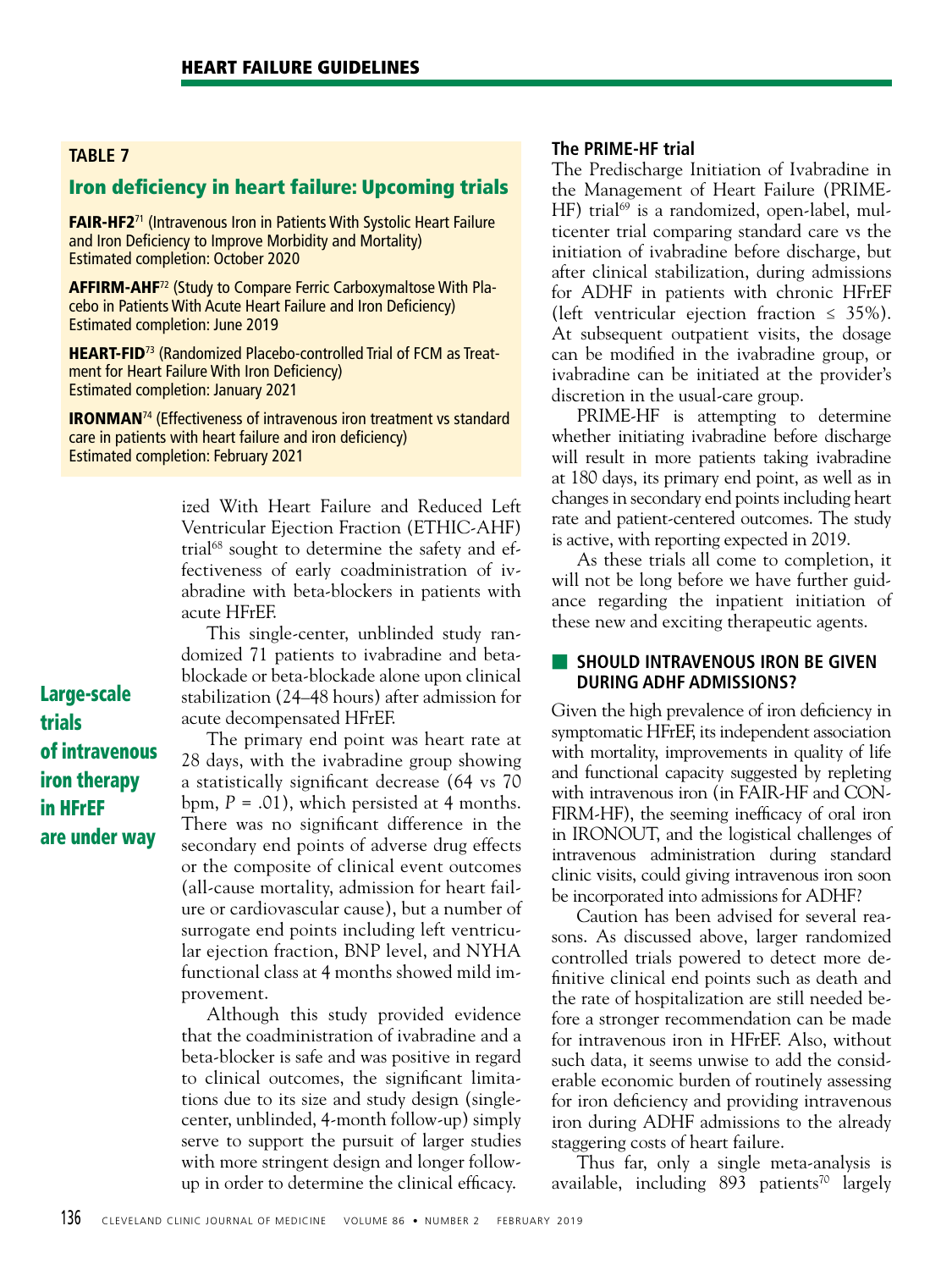from the FAIR-HF and CONFIRM-HF trials. While it does suggest benefit in both cardiovascular mortality and recurrent hospitalizations for heart failure (rate ratio 0.59, 95% CI 0.40–0.88; *P* = .009), more definitive guidance will be provided by the results from 4 large randomized placebo-controlled studies currently under way or recruiting. All 4 seek to examine the effects of intravenous iron on morbidity and mortality in patients with HFrEF and iron deficiency, using a variety of end points ranging from exercise tolerance, to hospitalizations, to mortality (**Table 7**).71–74

The effects seen on morbidity and mortality that become evident in these trials over the next 5 years will help determine future guidelines and whether intravenous iron is routinely administered in bridge clinics, during inpatient admissions for ADHF, or not at all in patients with HFrEF and iron deficiency.

## ■ **REFERENCES**

- 1. **Yancy CW, Jessup M, Bozkurt B, et al**. 2017 ACC/AHA/HFSA focused update of the 2013 ACCF/AHA Guideline for the Management of Heart Failure: a report of the American College of Cardiology/American Heart Association Task Force on Clinical Practice Guidelines and the Heart Failure Society of America. J Am Coll Cardiol 2017; 70(6):776–803. doi:10.1016/j.jacc.2017.04.025
- 2. **Yancy CW, Jessup M, Bozkurt B, et al; American College of Cardiology Foundation/American Heart Association Task Force on Practice Guidelines**. 2013 ACCF/AHA guideline for the management of heart failure: a report of the American College of Cardiology Foundation/ American Heart Association Task Force on Practice Guidelines. Circulation 2013; 128(16):e240–e327. doi:10.1161/CIR.0b013e31829e8776
- 3. **Yancy CW, Jessup M, Bozkurt B, et al**. 2016 ACC/AHA/HFSA focused update on new pharmacological therapy for heart failure: an update of the 2013 ACCF/AHA Guideline for the Management of Heart Failure: a report of the American College of Cardiology/American Heart Association Task Force on Clinical Practice Guidelines and the Heart Failure Society of America. Circulation 2016; 134(13):e282– e293. doi:10.1161/CIR.0000000000000435
- 4. **Benjamin EJ, Blaha MJ, Chiuve SE, et al; American Heart Association Statistics Committee and Stroke Statistics Subcommittee**. Heart disease and stroke statistics—2017 update: a report from the American Heart Association. Circulation 2017; 135(10):e146–e603. doi:10.1161/CIR.0000000000000485
- 5. **Heidenreich PA, Albert NM, Allen LA, et al; American Heart Association Advocacy Coordinating Committee; Council on Arteriosclerosis, Thrombosis and Vascular Biology; Council on Cardiovascular Radiology and Intervention; Council on Clinical Cardiology; Council on Epidemiology and Prevention; Stroke Council**. Forecasting the impact of heart failure in the United States: a policy statement from the American Heart Association. Circ Heart Fail 2013; 6(3):606–619. doi:10.1161/HHF.0b013e318291329a
- 6. **Huffman MD, Berry JD, Ning H, et al**. Lifetime risk for heart failure among white and black Americans: cardiovascular lifetime risk pooling project. J Am Coll Cardiol 2013; 61(14):1510–1517. doi:10.1016/j.jacc.2013.01.022
- 7. **Okwuosa IS, Princewill O, Nwabueze C, et al**. The ABCs of managing systolic heart failure: past, present, and future. Cleve Clin J Med 2016; 83(10):753–765. doi:10.3949/ccjm.83a.16006

## ■ **INTERNISTS ARE KEY**

Heart failure remains one of the most common, morbid, complex, and costly diseases in the United States, and its prevalence is expected only to increase.<sup>4,5</sup> The 2017 update<sup>1</sup> of the 2013 guideline<sup>2</sup> for the management of heart failure provides recommendations aimed not only at management of heart failure, but also at its comorbidities and, for the first time ever, at its prevention.

Internists provide care for the majority of heart failure patients, as well as for their comorbidities, and are most often the first to come into contact with patients at high risk of developing heart failure. Thus, a thorough understanding of these guidelines and how to apply them to the management of acute decompensated heart failure is of critical importance. ■

- 8. **Kovell LC, Juraschek SP, Russell SD**. Stage A heart failure is not adequately recognized in US adults: analysis of the National Health and Nutrition Examination Surveys, 2007–2010. PLoS One 2015; 10(7):e0132228. doi:10.1371/journal.pone.0132228
- 9. **Huelsmann M, Neuhold S, Resl M, et al**. PONTIAC (NT-proBNP selected prevention of cardiac events in a population of diabetic patients without a history of cardiac disease): a prospective randomized controlled trial. J Am Coll Cardiol 2013; 62(15):1365–1372. doi:10.1016/j.jacc.2013.05.069
- 10. **Clodi M, Resl M, Neuhold S, et al**. A comparison of NT-proBNP and albuminuria for predicting cardiac events in patients with diabetes mellitus. Eur J Prev Cardiol 2012; 19(5):944–951. doi:10.1177/1741826711420015
- 11. **Ledwidge M, Gallagher J, Conlon C, et al**. Natriuretic peptide-based screening and collaborative care for heart failure: the STOP-HF randomized trial. JAMA 2013; 310(1):66–74. doi:10.1001/jama.2013.7588
- 12. **Salah K, Kok WE, Eurlings LW, et al**. A novel discharge risk model for patients hospitalised for acute decompensated heart failure incorporating N-terminal pro-B-type natriuretic peptide levels: a European coLlaboration on Acute decompeNsated Heart Failure: ELAN-HF Score. Heart 2014; 100(2):115–125. doi:10.1136/heartjnl-2013-303632
- 13. **Kociol RD, Horton JR, Fonarow GC, et al**. Admission, discharge, or change in B-type natriuretic peptide and long-term outcomes: data from Organized Program to Initiate Lifesaving Treatment in Hospitalized Patients with Heart Failure (OPTIMIZE-HF) linked to Medicare claims. Circ Heart Fail 2011; 4(5):628–636. doi:10.1161/CIRCHEARTFAILURE.111.962290
- 14. **Yusuf S, Pfeffer MA, Swedberg K, et al; CHARM Investigators and Committees**. Effects of candesartan in patients with chronic heart failure and preserved left-ventricular ejection fraction: the CHARM-Preserved Trial. Lancet 2003; 362(9386):777–781. doi:10.1016/S0140-6736(03)14285-7
- 15. **Owan TE, Hodge DO, Herges RM, Jacobsen SJ, Roger VL, Redfield MM**. Trends in prevalence and outcome of heart failure with preserved ejection fraction. N Engl J Med 2006; 355(3):251–259. doi:10.1056/NEJMoa052256
- 16. **Pitt B, Zannad F, Remme WJ, et al**. The effect of spironolactone on morbidity and mortality in patients with severe heart failure. Randomized Aldactone Evaluation Study Investigators. N Engl J Med 1999; 341(10):709–717. doi:10.1056/NEJM199909023411001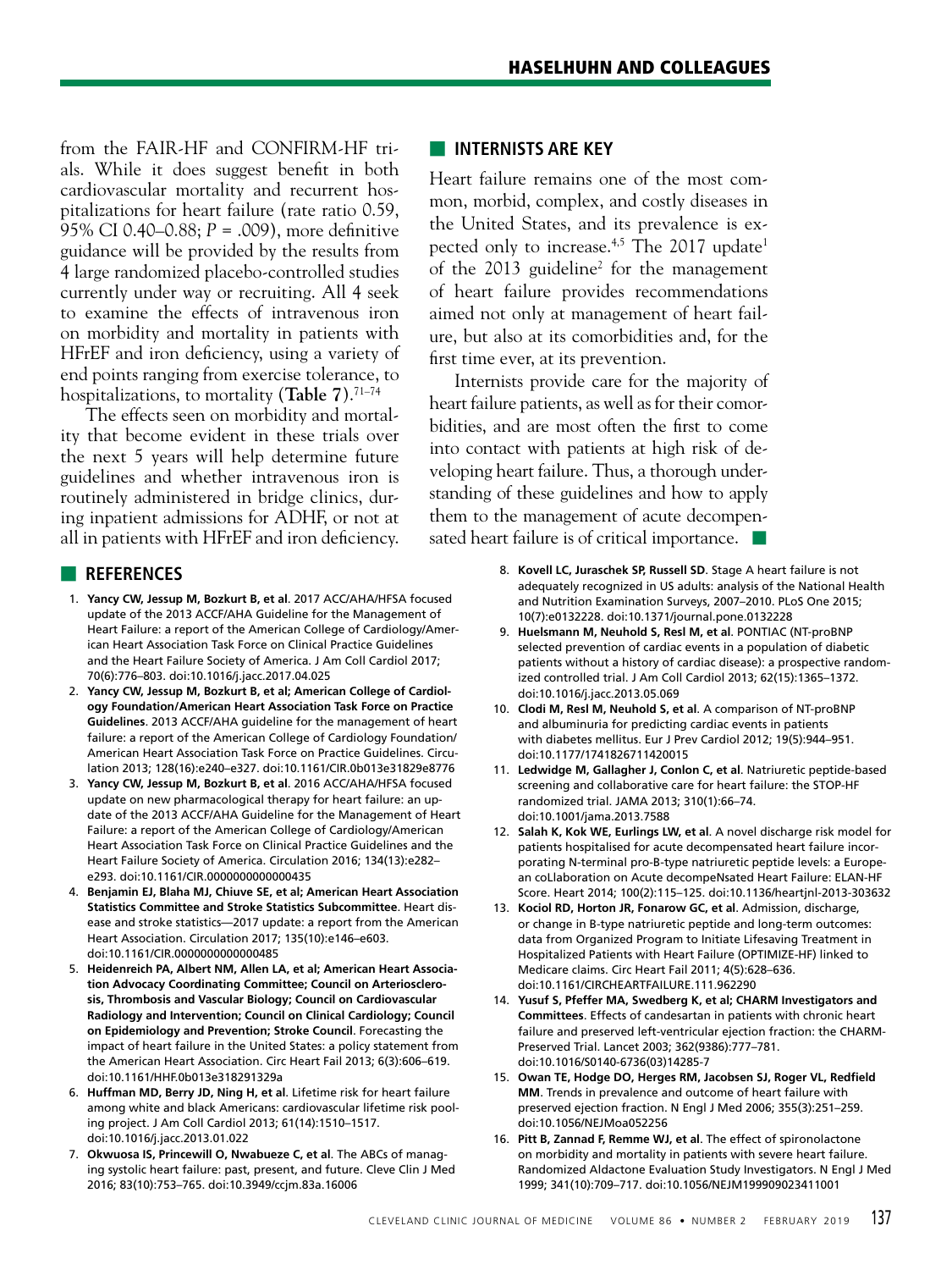- 17. **MacFadyen RJ, Barr CS, Struthers AD**. Aldosterone blockade reduces vascular collagen turnover, improves heart rate variability and reduces early morning rise in heart rate in heart failure patients. Cardiovasc Res 1997; 35(1):30–34. pmid:9302344
- 18. **Edelmann F, Wachter R, Schmidt AG, et al; Aldo-DHF Investigators**. Effect of spironolactone on diastolic function and exercise capacity in patients with heart failure with preserved ejection fraction: the Aldo-DHF randomized controlled trial. JAMA 2013; 309(8):781–791. doi:10.1001/jama.2013.905
- 19. **Pitt B, Pfeffer MA, Assmann SF, et al; TOPCAT Investigators**. Spironolactone for heart failure with preserved ejection fraction. N Engl J Med 2014; 370(15):1383–1392. doi:10.1056/NEJMoa1313731
- 20. **Pfeffer MA, Claggett B, Assmann SF, et al**. Regional variation in patients and outcomes in the Treatment of Preserved Cardiac Function Heart Failure With an Aldosterone Antagonist (TOPCAT) trial. Circulation 2015; 31(1):34–42. doi:10.1161/CIRCULATIONAHA.114.013255
- 21. **de Denus S, O'Meara E, Desai AS, et al**. Spironolactone metabolites in TOPCAT—new insights into regional variation. N Engl J Med 2017; 376(17):1690–1692. doi:10.1056/NEJMc1612601
- 22. **Redfield MM, Anstrom KJ, Levine JA, et al; NHLBI Heart Failure Clinical Research Network**. Isosorbide mononitrate in heart failure with preserved ejection fraction. N Engl J Med 2015; 373(24):2314– 2324. doi:10.1056/NEJMoa1510774
- 23. **Walton-Shirley M**. Succinct thoughts on NEAT-HFpEF: true, true, and unrelated? Medscape 2015. https://www.medscape.com/viewarticle/854116. Accessed January 17, 2019.
- 24. **Redfield MM, Chen HH, Borlaug BA, et al**. Effect of phosphodiesterase-5 inhibition on exercise capacity and clinical status in heart failure with preserved ejection fraction: a randomized clinical trial. JAMA 2013; 309(12):1268–1277. doi:10.1001/jama.2013.2024
- 25. **Guazzi M, Vicenzi M, Arena R, Guazzi MD**. PDE5 inhibition with sildenafil improves left ventricular diastolic function, cardiac geometry, and clinical status in patients with stable systolic heart failure: results of a 1-year, prospective, randomized, placebo controlled study. Circ Heart Fail 2011; 4(1):8–17. doi:10.1161/CIRCHEARTFAILURE.110.944694
- 26. **Guazzi M, Vicenzi M, Arena R, Guazzi MD**. Pulmonary hypertension in heart failure with preserved ejection fraction: a target of phosphodiesterase-5 inhibition in a 1-year study. Circulation 2011; 124(2):164–174. doi:10.1161/CIRCULATIONAHA.110.983866
- 27. **Klip IT, Comin-Colet J, Voors AA, et al**. Iron deficiency in chronic heart failure: an international pooled analysis. Am Heart J 2013; 165(4):575–582.e3. doi:10.1016/j.ahj.2013.01.017
- 28. **Jankowska EA, von Haehling S, Anker SD, Macdougall IC, Ponikowski P**. Iron deficiency and heart failure: diagnostic dilemmas and therapeutic perspectives. Eur Heart J 2013; 34(11):816–829. doi:10.1093/eurheartj/ehs224
- 29. **Jankowska EA, Rozentryt P, Witkowska A, et al**. Iron deficiency predicts impaired exercise capacity in patients with systolic chronic heart failure. J Card Fail 2011; 17(11):899–906. doi:10.1016/j.cardfail.2011.08.003
- 30. **Haas JD, Brownlie T 4th**. Iron deficiency and reduced work capacity: a critical review of the research to determine a causal relationship. J Nutr 2001; 131(2S–2):676S-690S. doi:10.1093/jn/131.2.676S
- 31. **Davies KJ, Maguire JJ, Brooks GA, Dallman PR, Packer L**. Muscle mitochondrial bioenergetics, oxygen supply, and work capacity during dietary iron deficiency and repletion. Am J Physiol 1982; 242(6):E418–E427. doi:10.1152/ajpendo.1982.242.6.E418
- 32. **Drozd M, Jankowska EA, Banasiak W, Ponikowski P**. Iron therapy in patients with heart failure and iron deficiency: review of iron preparations for practitioners. Am J Cardiovasc Drugs 2017; 17(3):183–201. doi:10.1007/s40256-016-0211-2
- 33. **Anker SD, Comin Colet J, Filippatos G, et al; FAIR-HF Trial Investigators**. Ferric carboxymaltose in patients with heart failure and iron deficiency. N Engl J Med 2009; 361(25):2436–2448. doi:10.1056/NEJMoa0908355
- 34. **Ponikowski P, van Veldhuisen DJ, Comin-Colet J, et al; CONFIRM-HF Investigators**. Beneficial effects of long-term intravenous iron therapy with ferric carboxymaltose in patients with symptomatic

heart failure and iron deficiency. Eur Heart J 2015; 36(11):657–668. doi:10.1093/eurheartj/ehu385

- 35. **Lewis GD, Malhotra R, Hernandez AF, et al; NHLBI Heart Failure Clinical Research Network**. Effect of Oral Iron Repletion on Exercise Capacity in Patients With Heart Failure With Reduced Ejection Fraction and Iron Deficiency: The IRONOUT HF randomized clinical trial. JAMA 2017; 317(19):1958–1966. doi:10.1001/jama.2017.5427
- 36. **Wendling P**. Iron supplementation in HF: trials support IV but not oral. Medscape 2016. https://www.medscape.com/viewarticle/872088. Accessed January 17, 2019.
- 37. **Ganz T**. Hepcidin and iron regulation, 10 years later. Blood 2011; 117(17):4425–4433. doi:10.1182/blood-2011-01-258467
- 38. **Jankowska EA, Kasztura M, Sokolski M, et al**. Iron deficiency defined as depleted iron stores accompanied by unmet cellular iron requirements identifies patients at the highest risk of death after an episode of acute heart failure. Eur Heart J 2014; 35(36):2468–2476. doi:10.1093/eurheartj/ehu235
- 39. **Jankowska EA, Malyszko J, Ardehali H, et al**. Iron status in patients with chronic heart failure. Eur Heart J 2013; 34(11):827–834. doi:10.1093/eurheartj/ehs377
- 40. **Swedberg K, Young JB, Anand IS, et al**. Treatment of anemia with darbepoetin alfa in systolic heart failure. N Engl J Med 2013; 368(13):1210–1219. doi:10.1056/NEJMoa1214865
- 41. **Ghali JK, Anand IS, Abraham WT, et al; Study of Anemia in Heart Failure Trial (STAMINA-HeFT) Group**. Randomized double-blind trial of darbepoetin alfa in patients with symptomatic heart failure and anemia. Circulation 2008; 117(4):526–535. doi:10.1161/CIRCULATIONAHA.107.698514
- 42. **SPRINT Research Group; Wright JT Jr, Williamson JD, Whelton PK, et al**. A randomized trial of intensive versus standard blood pressure control. N Engl J Med 2015; 373(22):2103–2116. doi:10.1056/NEJMoa1511939
- 43. **Whelton PK, Carey RM, Arnow WS, et al**. 2017 ACC/AHA/AAPA/ ABC/ACPM/AGS/APhA/ASH/ASPC/NMA/PCNA guideline for the prevention, detection, evaluation, and management of high blood pressure in adults: a report of the American College of Cardiology/ American Heart Association Task Force on Clinical Practice Guidelines. J Am Coll Cardiol 2018; 71(19):e127–e248. doi:10.1016/j.jacc.2017.11.006
- 44. **Young T, Shahar E, Nieto FJ, et al; Sleep Heart Health Study Research Group**. Predictors of sleep-disordered breathing in community dwelling adults: the Sleep Heart Health Study. Arch Intern Med 2002; 162(8):893–900. pmid:11966340
- 45. **MacDonald M, Fang J, Pittman SD, White DP, Malhotra A**.The current prevalence of sleep disordered breathing in congestive heart failure patients treated with beta-blockers. J Clin Sleep Med 2008; 4(1):38-42. pmid:18350960
- 46. **Bitter T, Faber L, Hering D, Langer C, Horstkotte D, Oldenburg O**. Sleep-disordered breathing in heart failure with normal left ventricular ejection fraction. Eur J Heart Fail 2009; 11(6):602–608. doi:10.1093/eurjhf/hfp057
- 47. **Sin DD, Fitzgerald F, Parker JD, Newton G, Floras JS, Bradley TD**. Risk factors for central and obstructive sleep apnea in 450 men and women with congestive heart failure. Am J Respir Crit Care Med 1999; 160(4):1101–1106. doi:10.1164/ajrccm.160.4.9903020
- 48. **Ng AC, Freedman SB**. Sleep disordered breathing in chronic heart failure. Heart Fail Rev 2009; 14(2):89–99. doi:10.1007/s10741-008-9096-8
- 49. **Kasai T, Bradley TD**. Obstructive sleep apnea and heart failure: pathophysiologic and therapeutic implications. J Am Coll Cardiol 2011; 57(2):119–127. doi:10.1016/j.jacc.2010.08.627
- 50. **Marin JM, Carrizo SJ, Vicente E, Agusti AG**. Long-term cardiovascular outcomes in men with obstructive sleep apnoea-hypopnoea with or without treatment with continuous positive airway pressure: an observational study. Lancet 2005; 365(9464):1046–1053. doi:10.1016/S0140-6736(05)71141-7
- 51. **Javaheri S, Shukla R, Zeigler H, Wexler L**. Central sleep apnea, right ventricular dysfunction, and low diastolic blood pressure are predictors of mortality in systolic heart failure. J Am Coll Cardiol 2007;